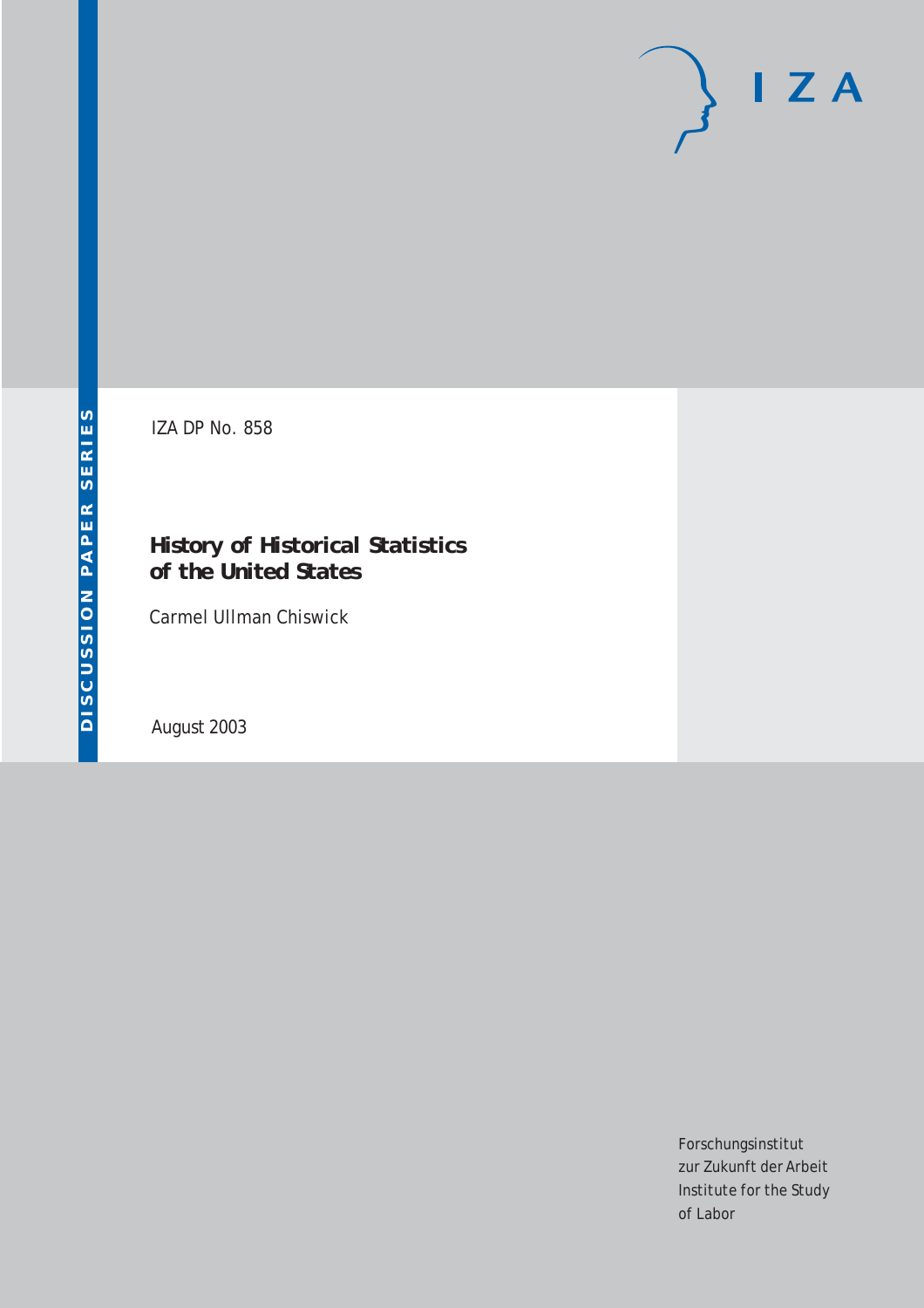# **History of** *Historical Statistics of the United States*

**Carmel Ullman Chiswick** 

*University of Illinois at Chicago and IZA Bonn* 

Discussion Paper No. 858 August 2003

IZA

P.O. Box 7240 D-53072 Bonn Germany

Tel.: +49-228-3894-0 Fax: +49-228-3894-210 Email: [iza@iza.org](mailto:iza@iza.org)

This Discussion Paper is issued within the framework of IZA's research area *General Labor Economics.* Any opinions expressed here are those of the author(s) and not those of the institute. Research disseminated by IZA may include views on policy, but the institute itself takes no institutional policy positions.

The Institute for the Study of Labor (IZA) in Bonn is a local and virtual international research center and a place of communication between science, politics and business. IZA is an independent, nonprofit limited liability company (Gesellschaft mit beschränkter Haftung) supported by Deutsche Post World Net. The center is associated with the University of Bonn and offers a stimulating research environment through its research networks, research support, and visitors and doctoral programs. IZA engages in (i) original and internationally competitive research in all fields of labor economics, (ii) development of policy concepts, and (iii) dissemination of research results and concepts to the interested public. The current research program deals with (1) mobility and flexibility of labor, (2) internationalization of labor markets, (3) welfare state and labor market, (4) labor markets in transition countries, (5) the future of labor, (6) evaluation of labor market policies and projects and (7) general labor economics.

IZA Discussion Papers often represent preliminary work and are circulated to encourage discussion. Citation of such a paper should account for its provisional character. A revised version may be available on the IZA website ([www.iza.org](http://www.iza.org/)) or directly from the author.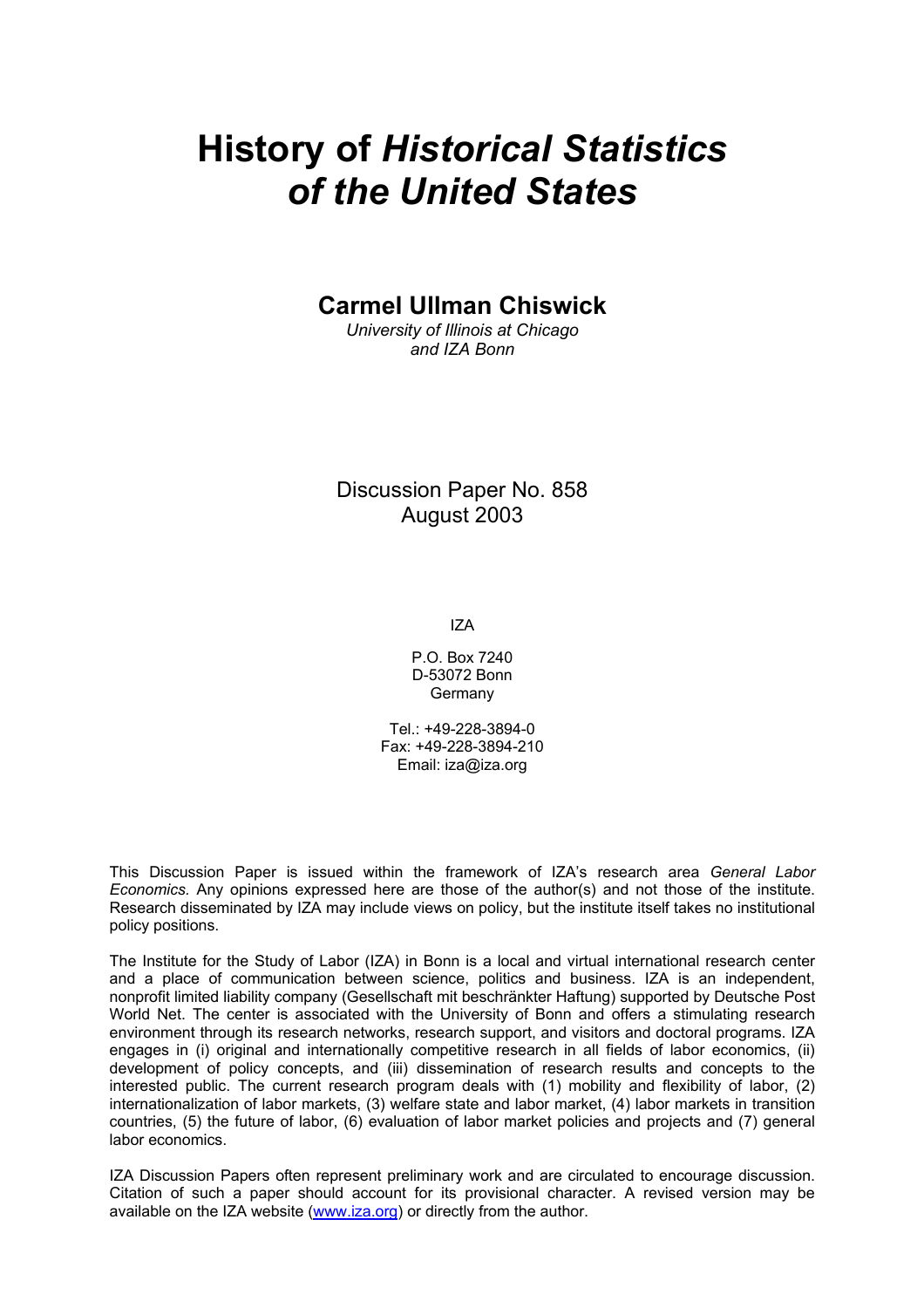IZA Discussion Paper No. 858 August 2003

## **ABSTRACT**

## **History of** *Historical Statistics of the United States*

*Historical Statistics of the United States* is the premier source of quantitative evidence on American economic, social, political, demographic, and institutional history. Introduced in 1949 as a time-series supplement to the *Statistical Abstract of the United States,* it has inspired similar efforts in countries around the world. At the time of this writing, when the current edition is a quarter-century out of date, *Historical Statistics* is still a basic reference generating hundreds of citations annually in academic, professional, and journalistic publications. This essay describes the origins of this influential work and how it evolved over time.

JEL Classification: C1, C8

Keywords: Historical Statistics, Statistical Abstract, U.S. Census Bureau, time series, quantitative evidence

Carmel Ullman Chiswick Department of Economics (m/c 144) University of Illinois at Chicago 601 S. Morgan Street Chicago, Illinois 60607-7121 USA Tel.: +1 312 996 8721 Fax: +1 312 996 3344 Email: [cchis@uic.edu](mailto:cchis@uic.edu)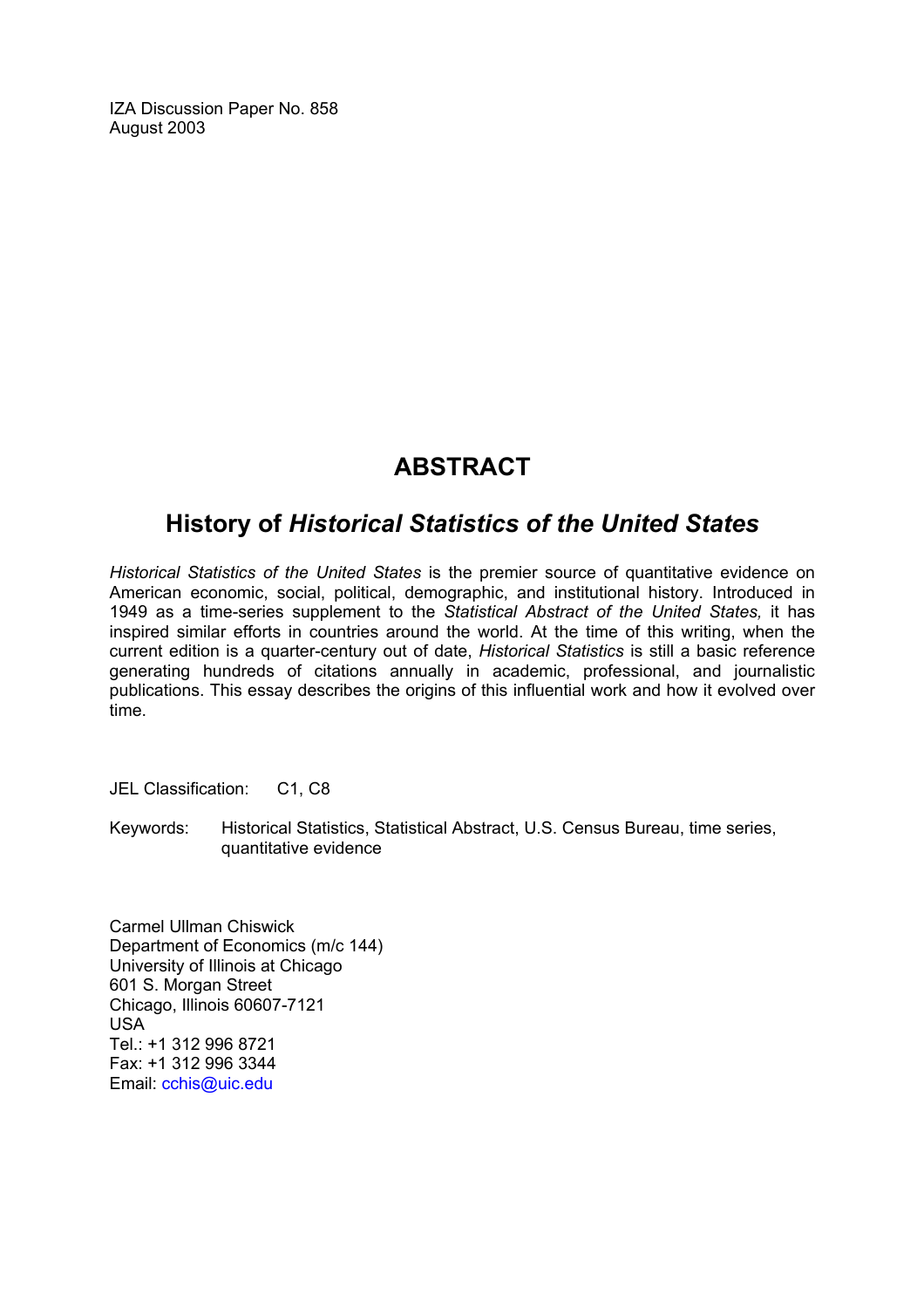#### **Introduction**

*Historical Statistics of the United States* is the premier source of quantitative evidence on American economic, social, political, demographic, and institutional history. Introduced in 1949 as a time-series supplement to the *Statistical Abstract of the United States,* it has inspired similar efforts in countries around the world. At the time of this writing, when the current edition is a quarter-century out of date, *Historical Statistics* is still a basic reference generating hundreds of citations annually in academic, professional, and journalistic publications. This essay describes the origins of this influential work and how it evolved over time.

Historical Statistics was initially developed by the U.S. Census Bureau as an historical supplement to its *Statistical Abstract*, a convenient one-volume compendium of economic, social, political and demographic data, reported for the United States as a whole and by state, compiled from data collected by the highly decentralized Federal statistical system.<sup>1</sup> *Statistical Abstract* was published annually (with only a few exceptions) since 1878 by various statistical units of the federal government. In 1943 it became the responsibility of the Statistical Reports Section in the Office of the Assistant Director for Statistical Standards,

<sup>&</sup>lt;sup>1</sup> Nearly every government agency has its own statistical unit. The largest are the Bureau of the Census, the Bureau of Economic Analysis (both in the Department of Commerce), and the Bureau of Labor Statistics (in the Department of Labor). The Office of Statistical Policy, a small unit with fewer than 70 people, oversees the system from the Office of Regulatory Affairs, Office of Management and Budget (formerly the Bureau of the Budget).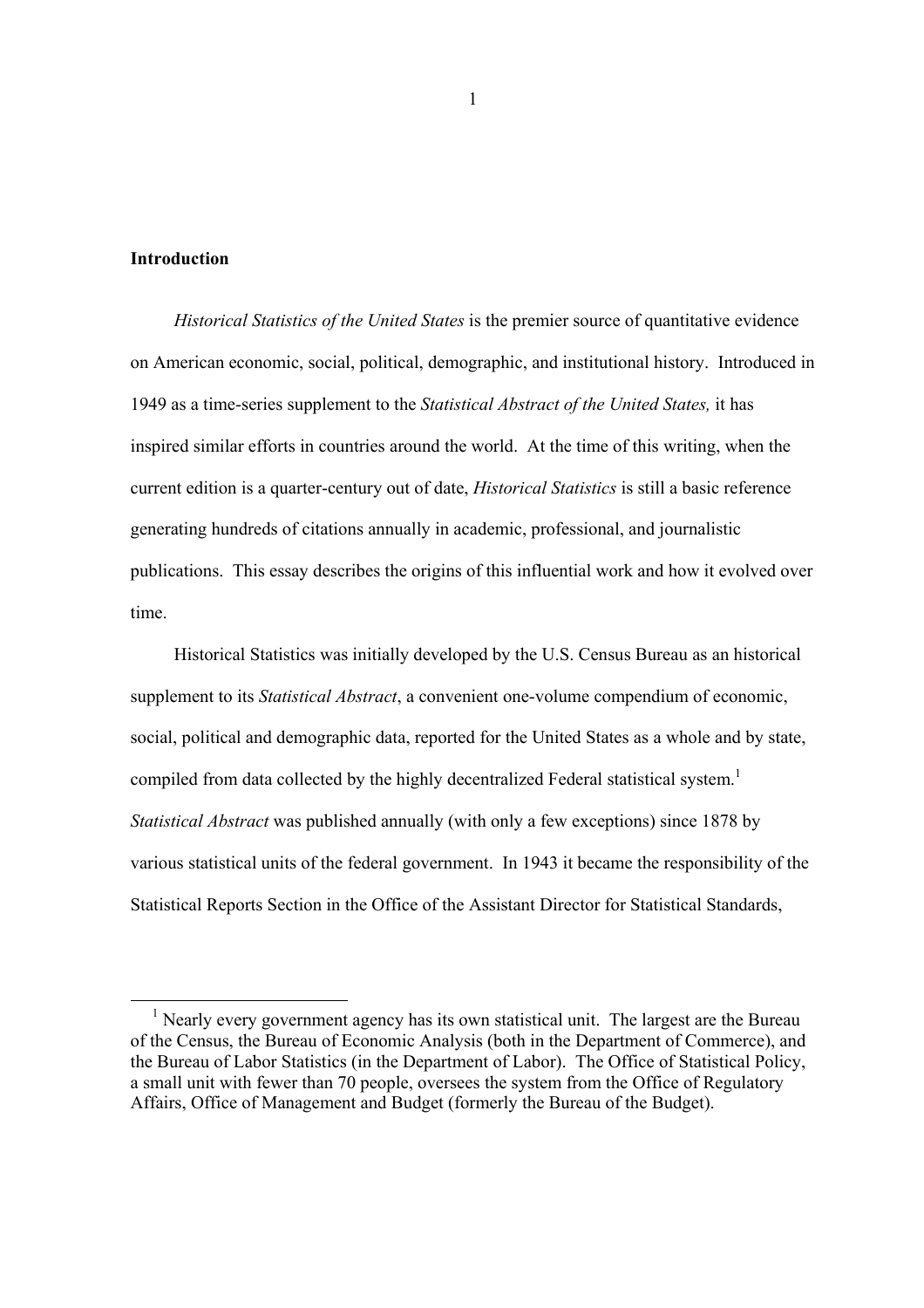Bureau of the Census.<sup>2</sup> Shortly thereafter most of these historical statistics, generally uneven in coverage and quality, were dropped from the *Abstract* to make room for expanded coverage of contemporary subjects.

The Census Bureau developed the idea of a *Supplement* to the *Statistical Abstract* to satisfy the growing appetite for quantitative data. Statistics were becoming an increasingly important form of evidence, especially in the social sciences, and new statistical methods were being developed to analyze quantitative data. Many public policy concerns of the time focused on the distribution of income and assets, stimulating interest in statistics that could facilitate comparisons between subgroups of the population. Other public policy concerns focused on the rate of economic growth and the international competitiveness of the United States. Economists, impressed by the wartime mobilization experience and hoping to avoid another Great Depression, were studying the determinants of economic growth and stability. The newly-published theories by John Maynard Keynes generated an interest in national income growth as an aggregate phenomenon.

The first edition of *Historical Statistics of the United States* was published as an *Abstract* supplement in 1949, following on the heels of the *Cities Supplement* (1944) and the

<sup>&</sup>lt;sup>2</sup> The Treasury Department's Bureau of Statistics was the first to publish the annual *Statistical Abstract of the United States* beginning in 1878. It was moved to the newly formed Department of Commerce and Labor in 1903 and remained in the Department of Commerce when it became a separate agency in 1912 (Duncan & Shelton 1978). The *Statistical Abstract* was issued by the Bureau of Foreign and Domestic Commerce from 1912 to 1938, after which it became the responsibility of the Bureau of the Census. Various initiatives over the years have considered bringing the *Abstract* to a more central location in the federal system, but pragmatism and efficiency have prevailed over bureaucratic logic and they remain at Census (Duncan & Shelton, 1978; Goldfield, 1998).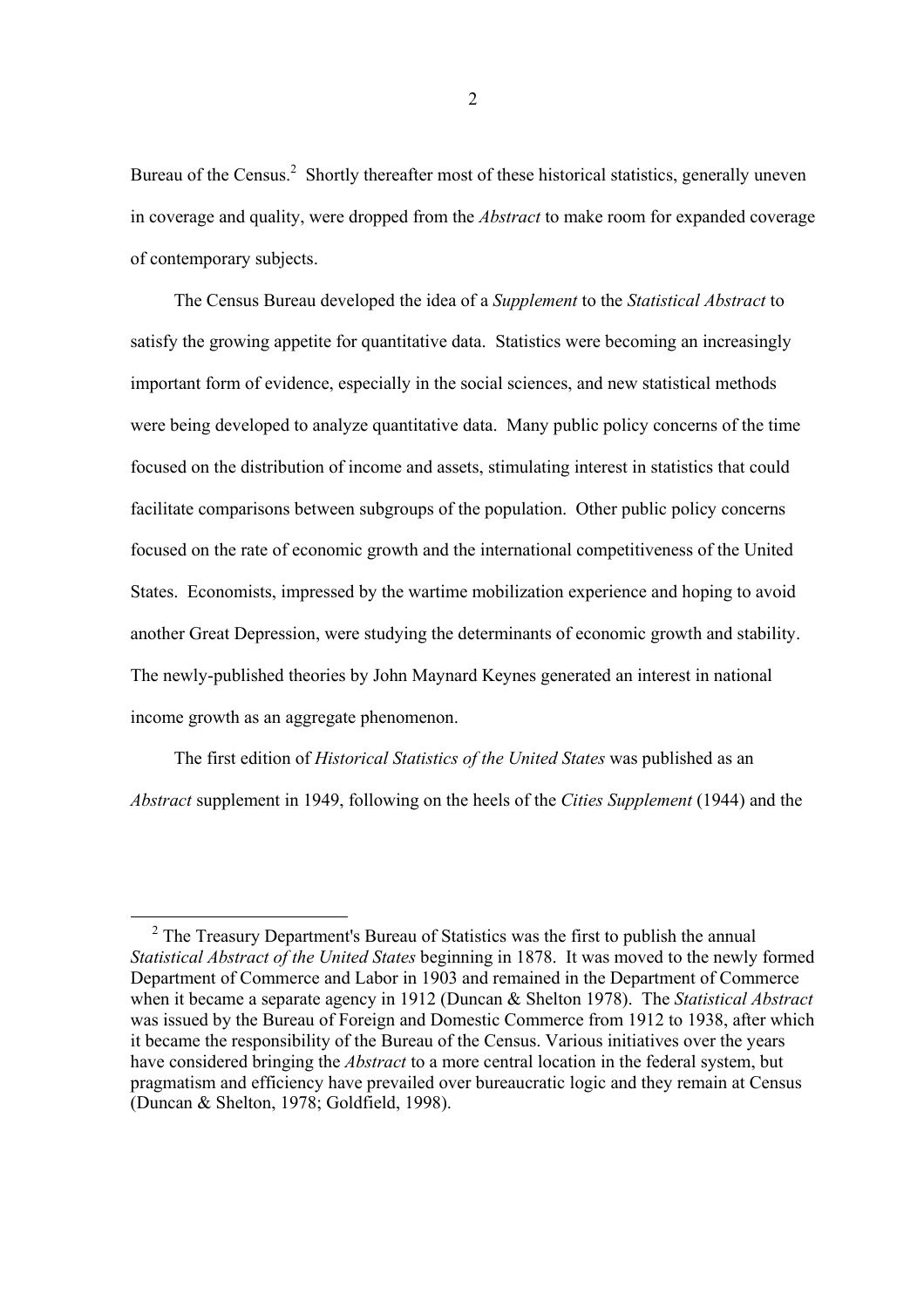County Data Book (1947).<sup>3</sup> The *Cities Supplement* and the *County Data Book* reported upto-date figures for small geographic areas, designed to reveal phenomena obscured by aggregation to the state and national levels. *Historical Statistics* was a companion volume designed to provide consistent time series data for the national aggregates covering as long a period as possible.

*Historical Statistics* was originally envisioned as a serial that would be published at one-decade intervals, with mid-decade updates that would include adjusted data and new figures for recent years. The first edition of *Historical Statistics,* Volume I of the series, appeared in 1949 and the *Continuation to 1952* was published five years later (Census 1949b, 1954). Volume II was published in 1960 as the second edition*, Historical Statistics of the United States: Colonial Times to 1957*, and was followed by the *Continuation to 1962* (Census 1960, 1965). Volume III, subtitled *Colonial Times to 1970*, was published in 1975 as the Bicentennial Edition (Census1975). This third edition marked the end of Census Bureau publication of historical compendia. The present *Millennial Edition* has been prepared by the academic community.

 <sup>3</sup> These publications were merged in 1952 to become the *County and City Data Book*, which continues to be issued approximately every five years. The *Congressional District Data Book* was added later.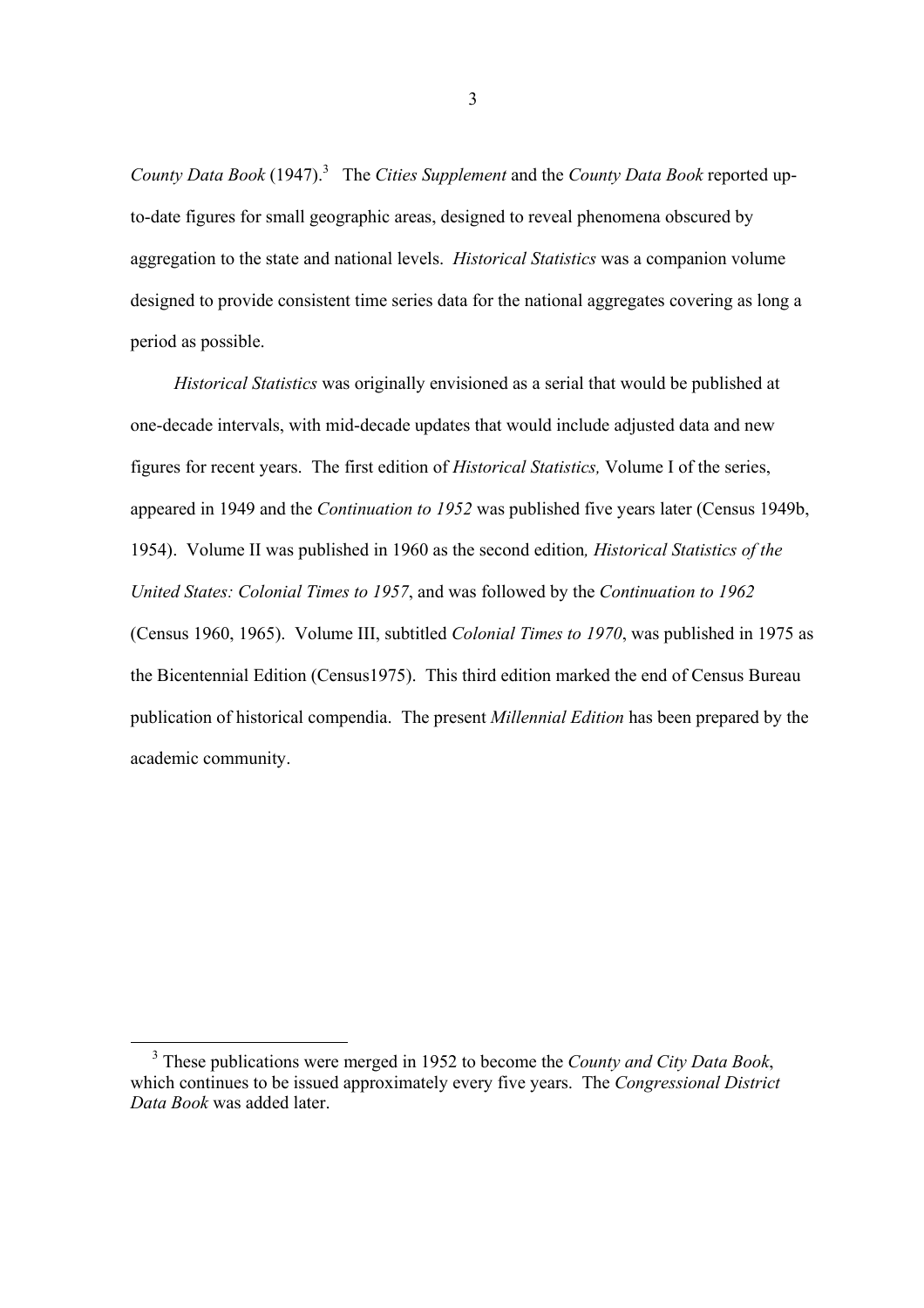#### **Origins of** *Historical Statistics*

The original *Historical Statistics* project at Census was headed by Morris B. Ullman, at that time Chief of the Statistical Reports Section in the office of Morris H. Hansen, Statistical Assistant to the Director of the Bureau of the Census.<sup>4</sup> *Historical Statistics* was only one of many new statistical reporting projects developed at Census by Ullman and Hansen, a team referred to as "The Two Morrises."<sup>5</sup> The Office of the Assistant Director at that time was a place of innovation and intellectual stimulation, where professionals on the Census staff interacted closely with academics and other non-governmental researchers at the forefront of the rapidly-advancing science of statistics. The Statistical Reports Section was designing and implementing new, user-friendly ways to disseminate data to a wider audience. The Statistical Methods Section was developing sampling theory and applying it to the survey activities of the Bureau, playing a major role in establishing the modern fields of statistics and

 <sup>4</sup> When Calvert L. Dedrick became Assistant Chief of the Division of Statistical Research in 1935 with a mission to upgrade its professional staff, his first appointment (in 1936) was Morris Hansen. Morris Ullman came to the Census Bureau in 1937 as a junior statistical technician and "trouble shooter," joining Hansen's Statistical Reports Section in the same year (1943) that it became responsible for the *Statistical Abstract* (Duncan and Shelton, 1978).

<sup>&</sup>lt;sup>5</sup> Both men subsequently left Census, Morris Ullman in 1958 and Morris Hansen a decade later. Volume II was prepared by Herman P. Miller under the general direction of Edwin G. Goldfield and Volume III was prepared by William Lerner. The basic structure and organization of the project remained the same, however, and "the two Morrises" are generally credited at Census with the conception, organization and implementation of the *Historical Statistics* project.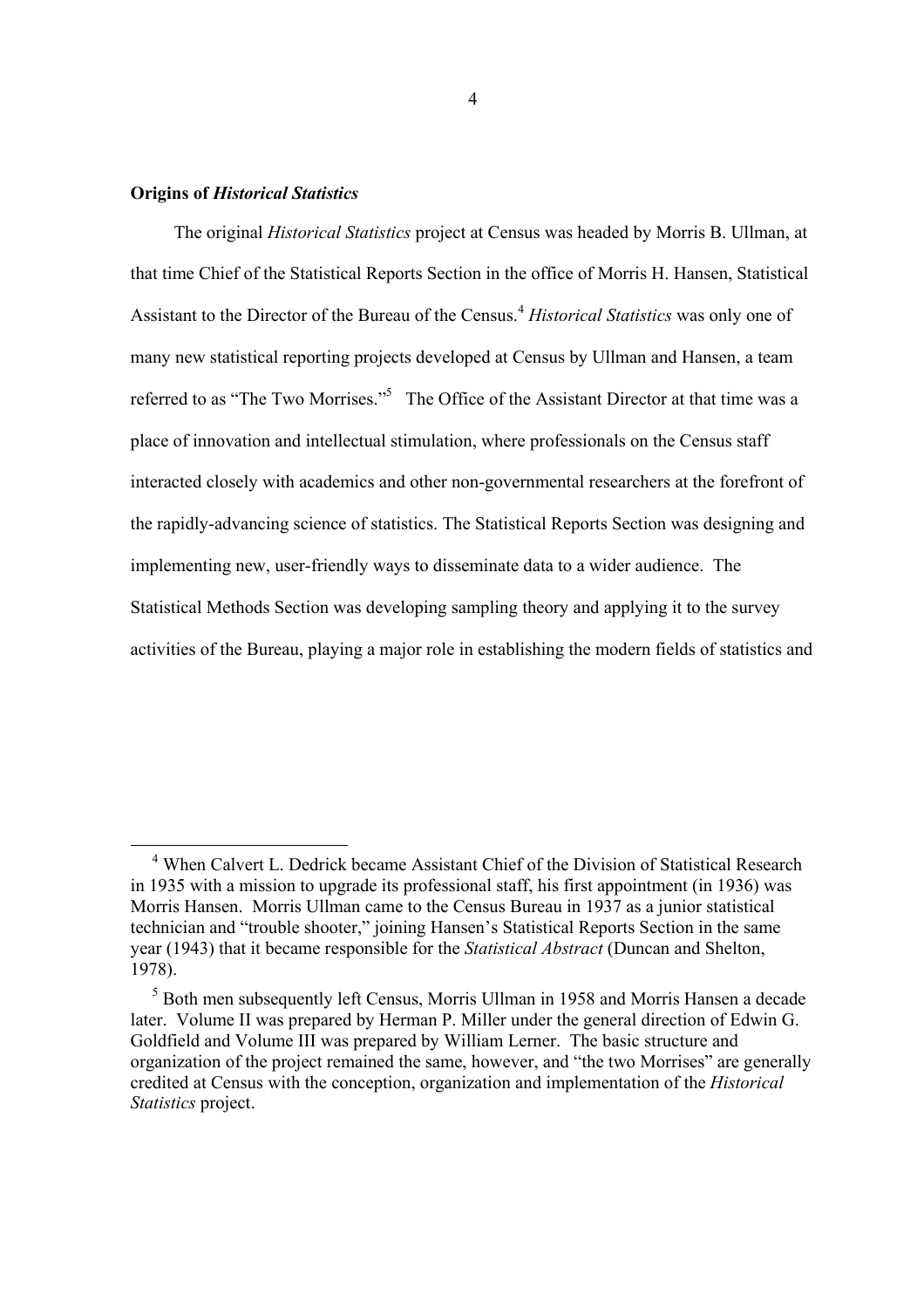sampling theory.<sup>6</sup> Hansen frequently testified before Congress about the Census Bureau's important new breakthroughs in data processing technology, especially the potential savings of time and money promised by the development of computers (Duncan & Shelton, 1978; Scott, 1968).<sup>7</sup>

In this heady environment, one of Ullman's first initiatives was to place a return postcard in all copies of the 1942 *Statistical Abstract* requesting feedback on its use and soliciting suggestions for improvement. This informal survey indicated that most copies went to libraries and to government agencies where they provide quick access to statistics for the writers of term papers, speeches, and reports. Suggestions for improvement included requests for more and longer historical series as well as more breakdowns of the aggregate into data for smaller areas (Ullman, 1949). Size limitations made it difficult to include either of these in the *Abstract* itself, but the idea of developing supplemental publications for this purpose was appealing. The first "trial balloon," no doubt benefiting from the new data-processing

<sup>&</sup>lt;sup>6</sup> The country's foremost probability theorists and mathematicians were brought in as advisors and consultants, and some of this talent was hired for the permanent staff. In 1942 Hansen began his long-term collaboration on sampling methods with William N. Hurwitz, who had come to Census in 1940. Other staff in this section included W. Edwards Deming and William G. Madow who, along with Hansen and Hurwitz, would soon publish seminal books in the new field of statistical sampling (Deming, 1950; Hansen et al., 1953). By the mid-1940s the early results of this work were already appearing prominently in academic journals (Duncan & Shelton, 1978).

 $7$  The large-scale data gathering efforts at Census cried out for better forms of mechanization, and by the 1940's a tradition of innovating and developing data processing machinery – mainly for keypunching and card sorting operations – was well established (Truesdell 1965). Hansen became interested in the development of the first civilian electronic computer, the UNIVAC, as early as 1944 (Duncan & Shelton, 1978, p.124). Upon consultation with scientists at the National Bureau of Standards (also in the Department of Commerce), a contract was signed to develop the UNIVAC in time to handle data tabulations for the 1950 census. By 1949 James L. McPherson, formerly of the Population Division but since 1945 the "machine development officer" under Hansen, would begin to write the first computer program in anticipation of delivery of the first computer (Scott, 1968, p.62).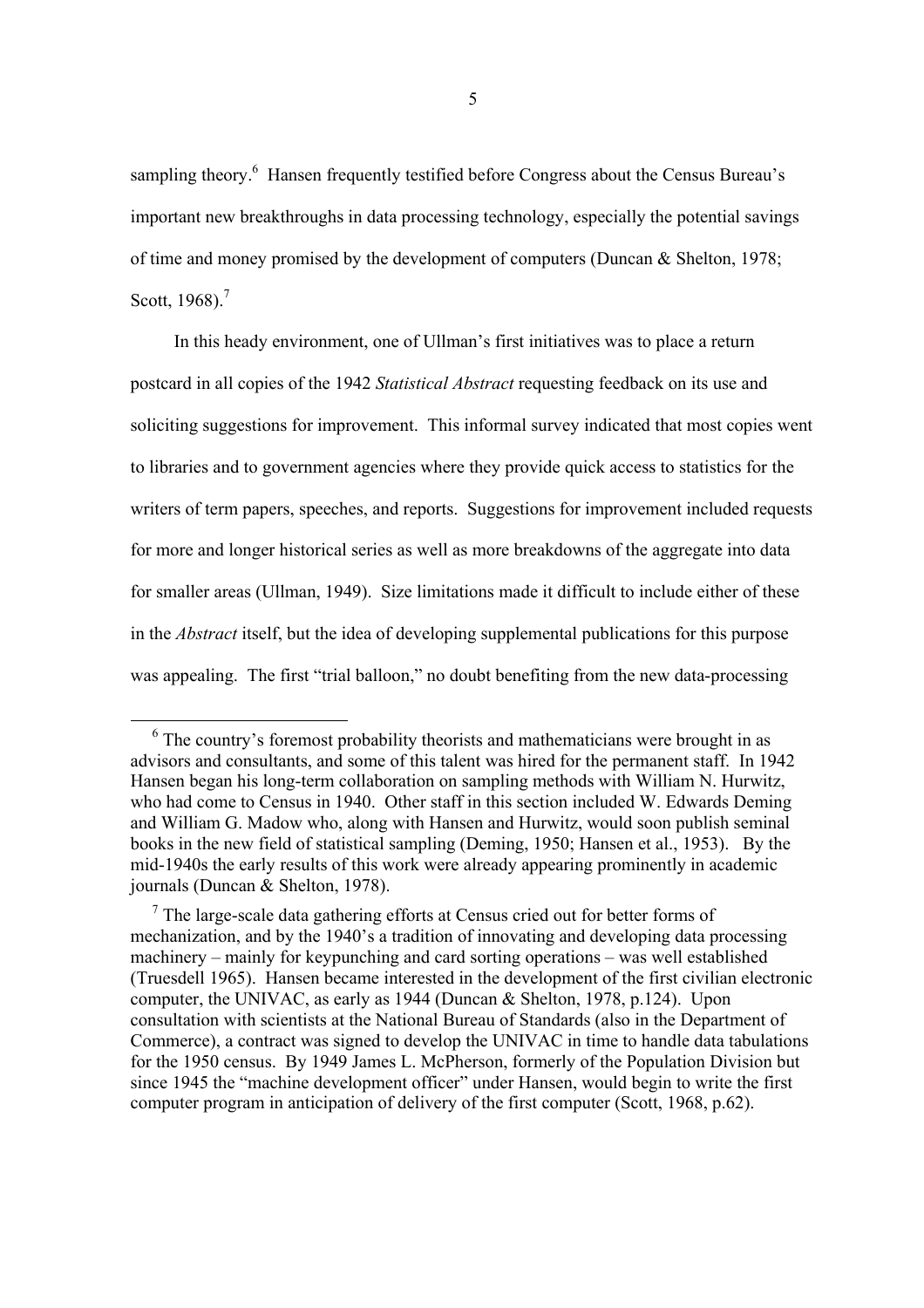equipment that made it easier and less costly to produce small-area statistics, was the *Cities Supplement* published in 1945. Its success led to further work on the *County Data Book* that appeared in 1947. A time-series project was next in line, but its implementation was more ambitious and would take longer to come into focus.

Like the *Statistical Abstract* itself, *Historical Statistics* was a collection of data from secondary sources in an era when every table had to be manually typeset. If it made relatively little direct use of new technology, it would benefit greatly from the statistical expertise of the Census staff. 8 This staff included not only professional statisticians but also specialists in the collection, design and editing of statistical tables, experts who worked with a similarly specialized unit at the Government Printing Office on the production of statistical reports. These in-house skills would be a major asset for the production of *Historical Statistics* at **Census**.

*Historical Statistics* also required the expertise of non-government statisticians scattered in universities, research institutes and foundations throughout the country. These individuals were collected into a variety of professional associations that, in their turn, formed umbrella organizations for purposes that crossed disciplinary boundaries. The Social Science Research Council (SSRC) was such an organization, formed in 1924 by seven professional associations

<sup>&</sup>lt;sup>8</sup> For most of its history, the permanent staff at the Census Bureau was minimal and the decennial censuses had been carried out by a temporary work force. Budget cutting during the Great Depression further depleted the ranks, leaving the Bureau "…with only a skeleton staff, many of whom had joined the agency in 1902 and had little technical training in statistics. In 1933, the Bureau had only 3 Ph.D.'s and only one professional man under fortyfive years of age." (Eckler, 1972.) This had changed dramatically in 1935 when Stuart A. Rice was made Assistant Director and set about selecting a cadre of academically trained statisticians.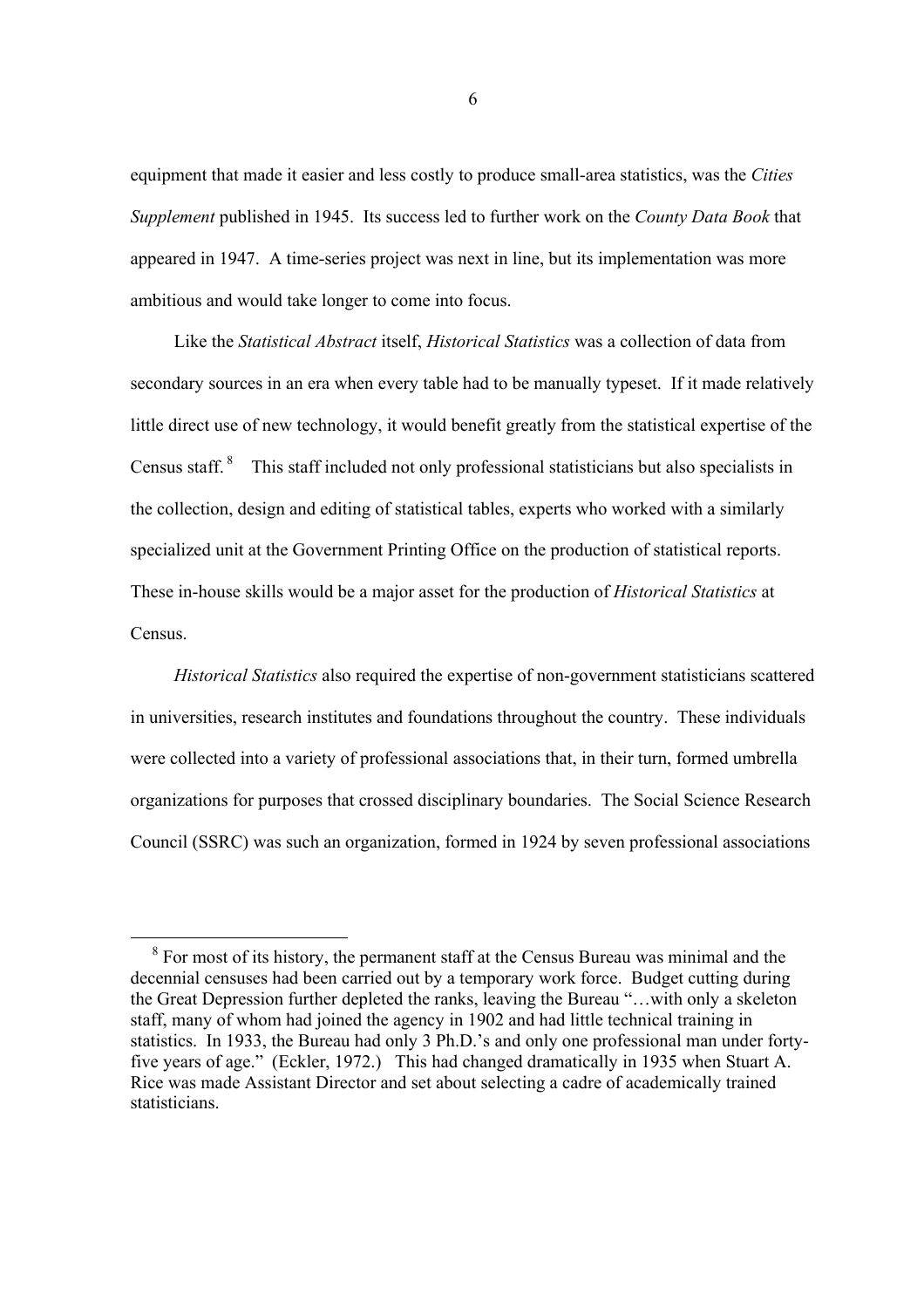in the social sciences.<sup>9</sup> The stated goals of the SSRC were to support basic research in the social sciences, to improve the infrastructure for social research, and to include the "human or social dimension" in the nation's scientific projects (Prewitt 2000).

When J. Frederick Dewhurst decided in 1945 to promote compilation of a source book of historical statistics, he turned to the American Economics Association (AEA), the American Statistical Association (ASA), and the SSRC for sponsorship. Dewhurst was the senior economist at the Twentieth Century Fund (TCF), a private foundation in New York focussing since the early 1930s on in-house projects to investigate "flaws in the economic system, and the positing of solutions to them" (Century Fund 2000).<sup>10</sup> In the mid-1940s Dewhurst was Research Director for *America's Needs and Resources*, a major TCF undertaking that analyzed historical trends in production, income, and consumption to assess the U.S. economy's economic potential (Dewhurst 1947). Drawing heavily on new time series data being constructed elsewhere, most notably at the National Bureau of Economic Research (NBER) in New York, the TCF project exemplified a growing interest in research that used historical data and applied quantitative methods for policy analysis.

In a memorandum dated April 12, 1945 Dewhurst proposed a new project "involving the completion and publication of a comprehensive source book of economic statistics" to be accomplished cooperatively by the American Economic Association (AEA) and the American Statistical Association (ASA). At its April 1945 meeting the Executive Committee of the AEA named three members to a committee "to explore the merits and feasibility of such a

<sup>&</sup>lt;sup>9</sup> The participating organizations were The American Economic, Political Science, Historical, Sociological, Statistical, Psychological, and Anthropological Associations.

 $10$ Dewhurst was to eventually become Executive Director of The Twentieth Century Fund, which was renamed The Century Foundation in the late 1990s.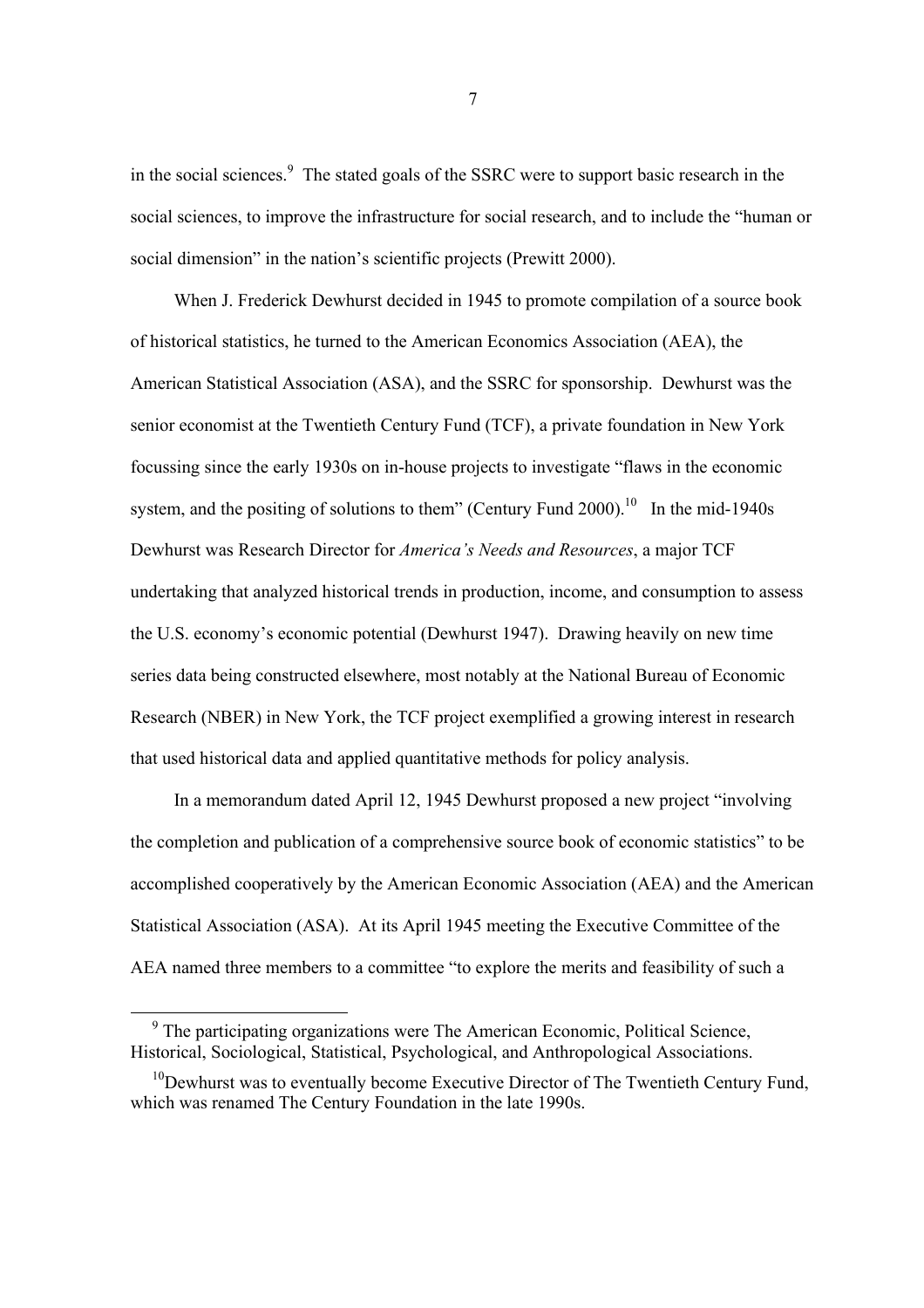project," the Board of Directors of the ASA followed suit in May, and the Economic History Association was invited to participate as well.<sup>11</sup> Chaired by Dewhurst, it was called the "Joint" Committee for a Source Book of Economic Statistics." The proposal was discussed by the SSRC Problems and Policy Committee, where "one member" suggested the possibility that the Census Bureau might be able to handle the preparation of such a book (Copeland, 1946). The member was not identified in the minutes but it may be noted that Phillip Hauser, one of the ASA members of the Joint Committee, was at that time Deputy Director of the Bureau of the Census.

The Dewhurst initiative struck a responsive chord at Census in the Statistical Reports Section where the historical supplement to the *Statistical Abstract* had been accepted in principle but not yet developed (Ullman, 1949). By August 1945 letters had been exchanged between SSRC and Census, the Secretary of Commerce had approved the project, and Census had agreed to include the project in its budget request for the 1946-47 fiscal year (Bell, 1946, pp. 880-881; Copeland, 1946). In November 1945 Dewhurst's Joint Committee met at the SSRC offices in New York City and Hauser agreed that Census would conduct "exploratory and planning work." Ullman's proposal for a time-series supplement to the *Statistical Abstract* thus became the basis of discussions between Census and the committee members (Census 1946a). At its meeting in April 1946 the Joint Committee accepted the Census proposal, declared the project feasible, and dissolved itself after only one year of existence.

 $11$  The three members of the joint committee named by AEA were Morris Copeland, Amos E. Taylor, and Stacy May. The three members named by ASA were Walter Mitchell, Phillip Hauser, and Theodore Yntema. The Economic History Association named Shepard B. Clough, W. B. Smith, and Harold Williamson as its three members.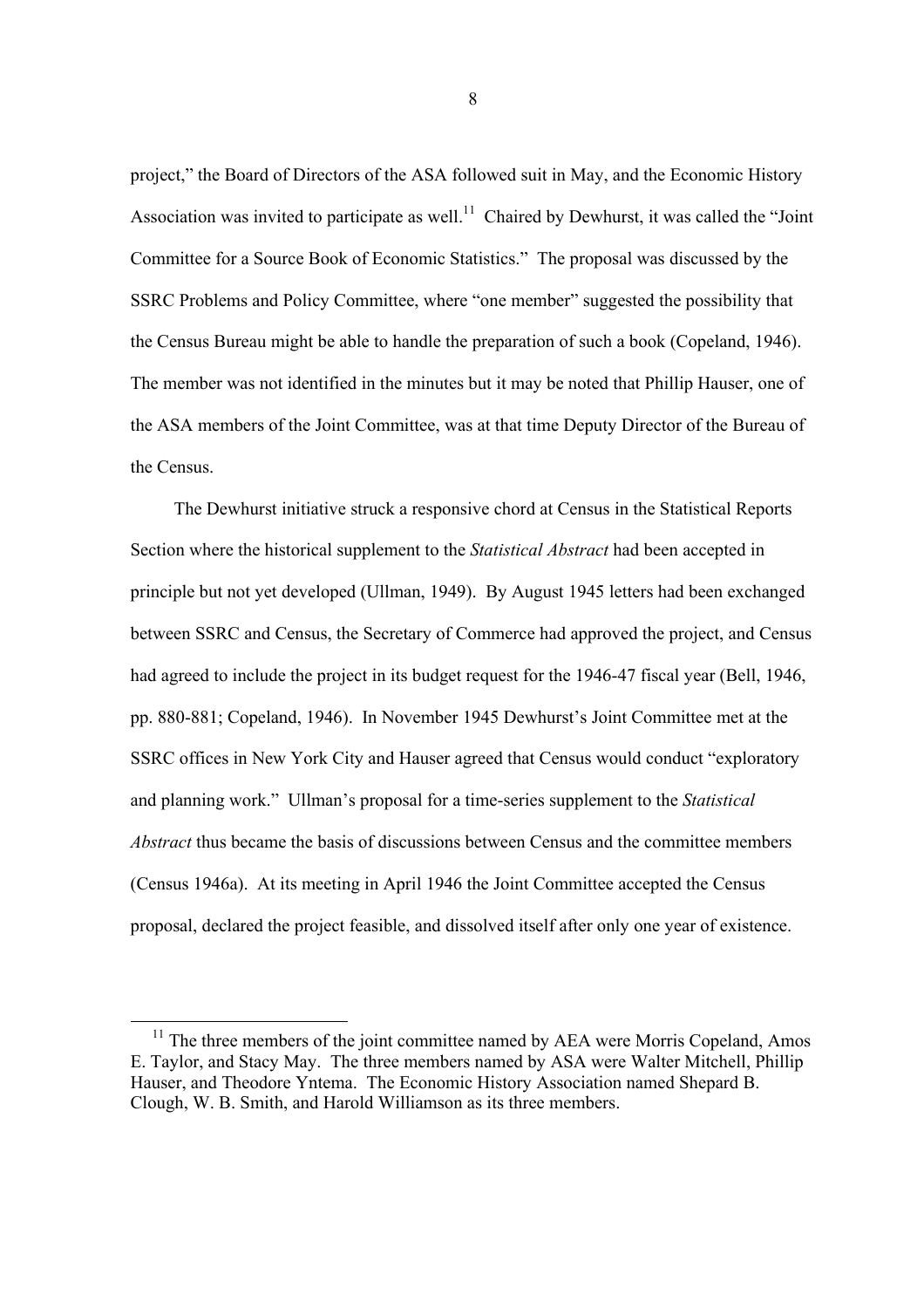Census agreed to handle the publication, the working title of which was "Source Book on Economic Statistics." From the beginning, however, Census recognized the ambitious scale of the project and the fact that its staffing requirements differed from those of their usual statistical reports. As observed in its report to the Joint Committee:

"Because of the nature of the work involved, the amount of clerical work necessary for the preparation of the various chapters is greatly subordinated to the amount of professional effort needed…. It is, therefore, suggested that…the Joint Committee will recommend, and assist the Bureau in selecting and obtaining cooperation from, a sufficiently large number of consultants each of whom will be asked to prepare the material on a particular subject..." (Census, 1946a)

To implement this recommendation the SSRC appointed a Committee on the Source Book of Historical Statistics (Advisory to the Bureau of the Census), again with Dewhurst as chairman. The members of this Advisory Committee were actively involved in the preparation of *Historical Statistics*, and their participation – as a Committee and as individuals – is liberally acknowledged in the Introduction to the 1949 edition.

While it was common for research carried out by the federal government to draw on the expertise of advisory board members and to use non-government researchers as consultants, by all accounts the degree of collaboration between Census and SSRC on *Historical Statistics* was unusually close and extensive (Census, 1949b; Goldfield, 1998; Lerner, 1998). The SSRC Committee on Research in Economic History, whose chairman (Arthur H. Cole of Harvard University) was a member of Dewhurst's committee, even provided a grant to support a full-time Executive Secretary. This position was filled A. Benjamin Handler, who had been working with Dewhurst at TCF as Assistant Research Director for *America's Needs and Resources*. Handler would end up spending much of his time in Washington and worked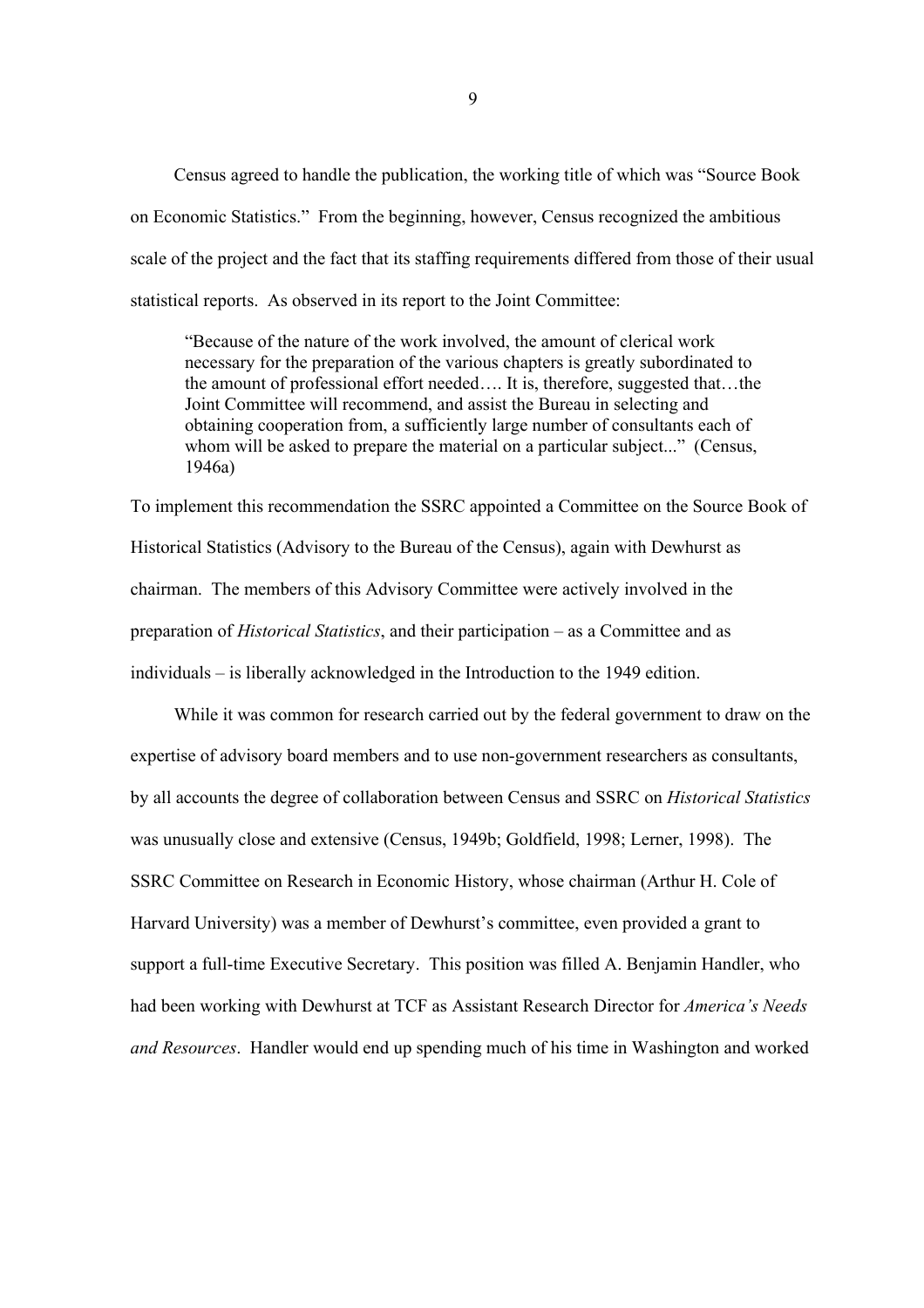so closely with Census on *Historical Statistics* that he is said to have functioned as a *de facto* member of the Statistical Reports Section.<sup>12</sup>

#### **Scope and Format of** *Historical Statistics*

Initial guidelines for the *Historical Statistics* project were clear that the goal was to produce a statistical source book, asserting explicitly that "Text material will describe the statistical significance of the data but will not involve analysis of their economic or social significance" (Census 1946c). But the compilation of historical data is often itself an example of economic or social research. Many of the non-government economists, demographers and sociologists recruited by the SSRC had acquired their expertise in historical statistics through just such analyses, and this kind of research was often the framework for assessing the importance of including a particular series. $13$  Some controversy over the appropriate boundary between data reporting and substantive analysis was inevitable.

The pragmatic solution to this problem was to include detailed notes on the source of each series and to add a set of "substantive" appendices for special topics. Source notes for each series and section would present

"…the concepts used, the principal points of comparability, some discussion of the methods used in preparing the series, other information available which is not shown in the supplement, and such cross-reference information as is needed." (Census 1946b).

 $12$  Handler was "primarily responsible for procurement of data and relationships with the agencies and individuals who contributed to the publication." Bruce L. Jenkinson and William Lerner in the Statistical Abstract unit at Census had primary responsibility, respectively, for "planning and preparation of the report" and for "review and editing of the materials as to content, adequacy and coverage." Morris B. Ullman "supervised" the project and was involved with every aspect (Census, 1949b).

<sup>13</sup> The *Historical Statistics* project itself was valued in large part because various public policy issues had aroused an interest in historical trends (Anderson 1988).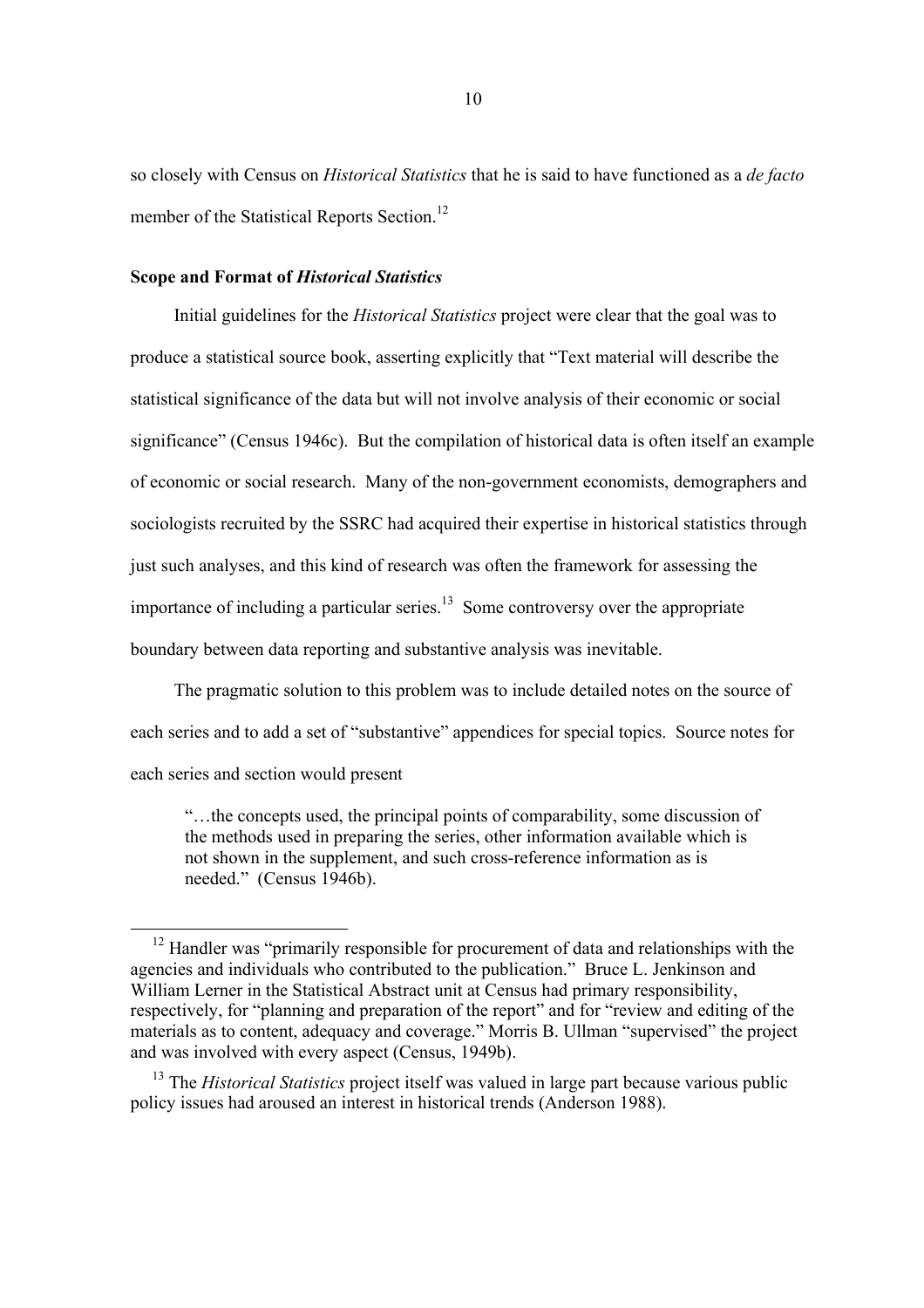The original estimate was that on average a page of tables would require nearly a page of text. Specialists would need to look elsewhere for more detail, but *Historical Statistics* could serve as a reference to provide direction for this search. This function of Census as a clearing house for statistical expertise was deemed so important that the notes for each series and section in *Historical Statistics* would include as a matter of policy the names of individual contributors both inside and outside of government.<sup>14</sup>

Topical coverage for *Historical Statistics* was to take as its point of departure the *Statistical Abstract* to which it was a supplement. Coverage in the *Abstract* was itself based on a prior consensus as to which statistics were both interesting and accurate, and the presumption was that these same criteria would make it useful to carry them back historically.<sup>15</sup> This was not expected to be limiting, however, for if a "new" series were deemed worthy of being added to the *Supplement*, current data on the subject would be considered for inclusion in the *Abstract* (Census, 1946a). The data from one should feed directly into the tables of the other, and series-by-series cross-references were published both as an Appendix to the *Abstract* and as source notes to the historical tables. The major exception would be "lapsed" historical series for which data were no longer collected, as in the size of the slave population, or for which the data had undergone important conceptual

 $14$  This was not a trivial decision, for many statistical experts were employed in government agencies in a position where their name would not appear in official publications. The introduction would also identify the main contributors for each major section, and because of the cumulative nature of this project the later volumes would name the major contributors to all previous volumes as well.

<sup>&</sup>lt;sup>15</sup> Items included in the Statistical Abstract, and in the Federal statistical system in general, were in turn a reflection of the policy interests of the era. For an extensive and thoughtful discussion of this aspect of Census activity see *The American Census* (Anderson 1988).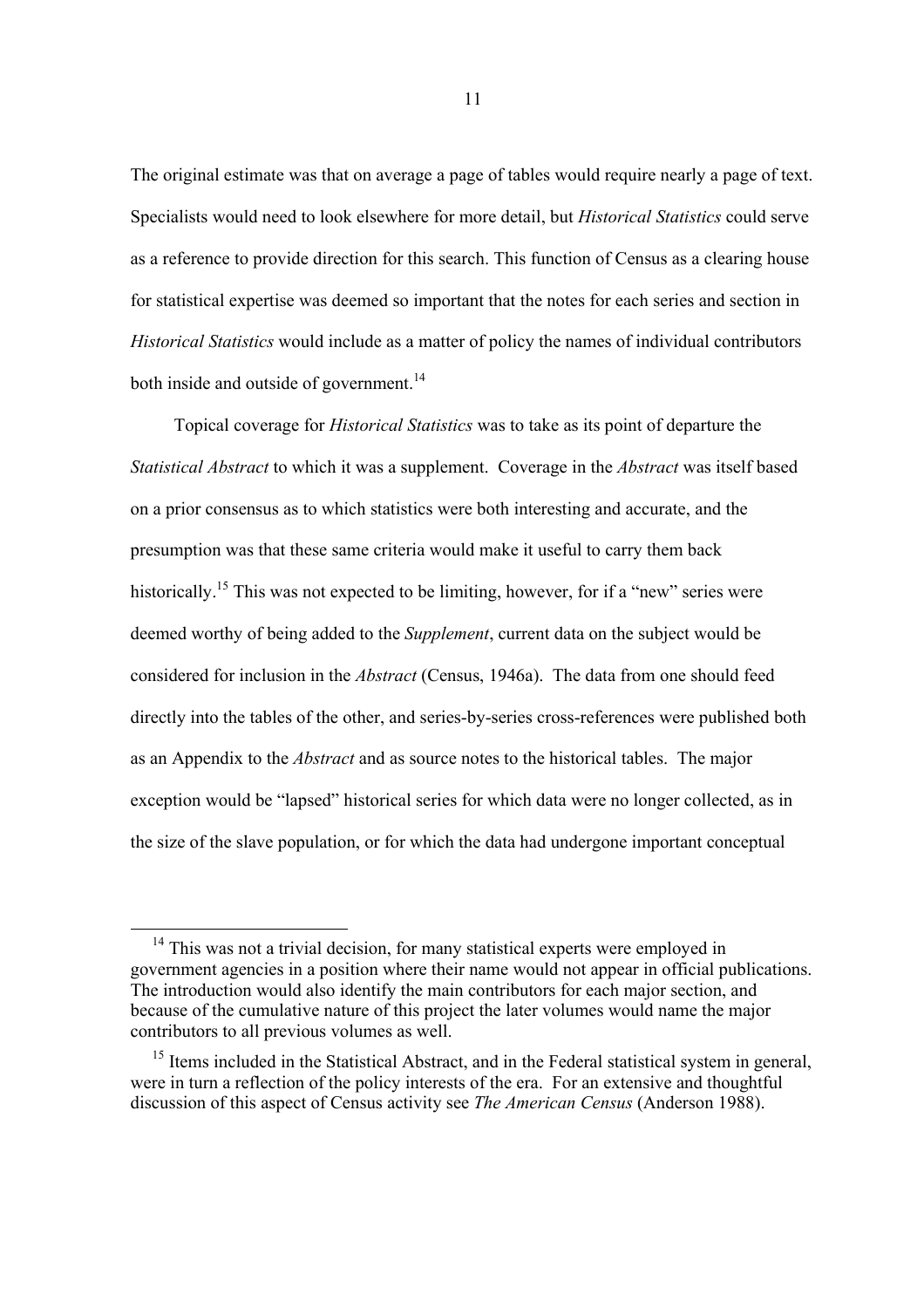changes in construction, as in the early figures for housing and for manufacturing (Census 1946d; 1949b, App. II).

Coverage in *Historical Statistics* was generally to be confined to data for the continental United States as a whole, primarily for reasons of space but also because *Historical Statistics* was intended as a time-series supplement to the *Statistical Abstract* itself and not to its smallarea supplements.16 Anticipated exceptions included cases where sub-national statistics would be essential to interpreting the aggregate (as in merchant marine statistics, reported separately by coast and inland waterways), where an aggregate would not be meaningful (as in data on rainfall or internal migration), or where a sub-national series could be interpreted as an indicator of the aggregate (as in prices on the New York Stock Exchange or the production of anthracite in Pennsylvania). Exceptions were also made for cases of important series that were available only for a limited geographical area, as for the early years in which figures were limited to the Atlantic seaboard (Census 1946d; 1949b, App. II).

Coverage in *Historical Statistics* was limited to series available on an annual or censusperiod basis that would extend back for at least 20 years. Some historical series were available on a monthly or quarterly basis, but it was decided that data presented at quarterly, monthly, or weekly intervals would be included only if they were deemed "of paramount importance." A substantive appendix on the turning points of business cycles would include "a few illustrative series of basic significance presented on a monthly or quarterly basis," but

 <sup>16</sup> Early volumes of the *Statistical Abstract* had included historical data for many entries, but these had been shortened or dropped as the number of economic series included in each annual volume increased substantially. Dewhurst's idea for a volume with only historical data may have been in part a response to this change (Cole, 1950).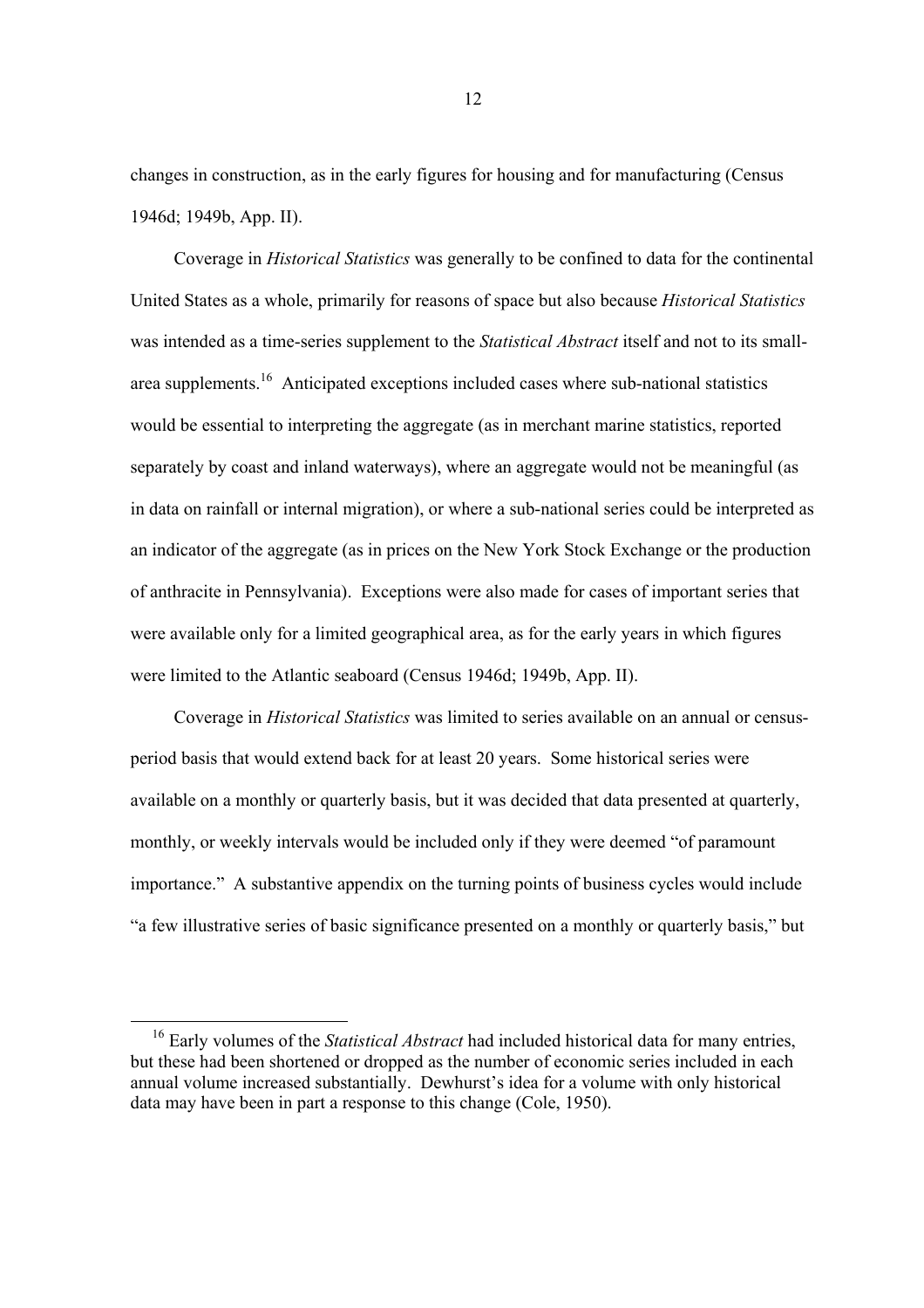readers were cautioned that "this should not be counted upon to round out a subject or timeperiod presentation in the main part of the volume" (Census 1946d).

The order in which time series were arranged in a Census Bureau report generally depended on its purpose, arranged backward in time (beginning with the latest date) to give perspective for current data and forward in time (beginning with the earliest date) to show "historical progression or development" (Census 1949a, Par. 1122).17 *Historical Statistics* could be viewed either way, for while historians would find the forward ordering most natural, general readers writing a speech or report on current policy would typically focus on recent decades to provide a context for data in the *Statistical Abstract* (Lerner, 1998). The Census advisory committees were comprised mainly of historians and tended to favor forward ordering (Evans 1952). Since series varied widely in their earliest dates, however, forward ordering would have resulted in far more "white space" on the printed page and would have increased the publication's size and cost.<sup>18</sup> For these and related technical reasons, *Historical Statistics* used backward ordering (Census 1949a).

#### **Evolution of** *Historical Statistics*

By December 1946, Census had prepared a plan for publishing 3,000 data series and was soliciting comments from outside experts that the SSRC had enlisted (Census, 1946e).

<sup>&</sup>lt;sup>17</sup> The *Statistical Abstract* was considered an exception because its time series were ordered forward instead of backward. The forward ordering had begun with the very earliest editions, and typesetting technology would have made the change very expensive (Census 1949a, Par. 1122, fn. 8).

<sup>&</sup>lt;sup>18</sup> According to Jenkinson of the Statistical Reports Section, "Because of the nature of the mass-presentation problem, the data could be presented in the least number of pages if all series were arranged with the most recent year first. Here also mass-production requirements, and the cost of printing, were the determining factors, rather than analytical considerations as such." (Census 1949a, Par. 1122, fn. 9).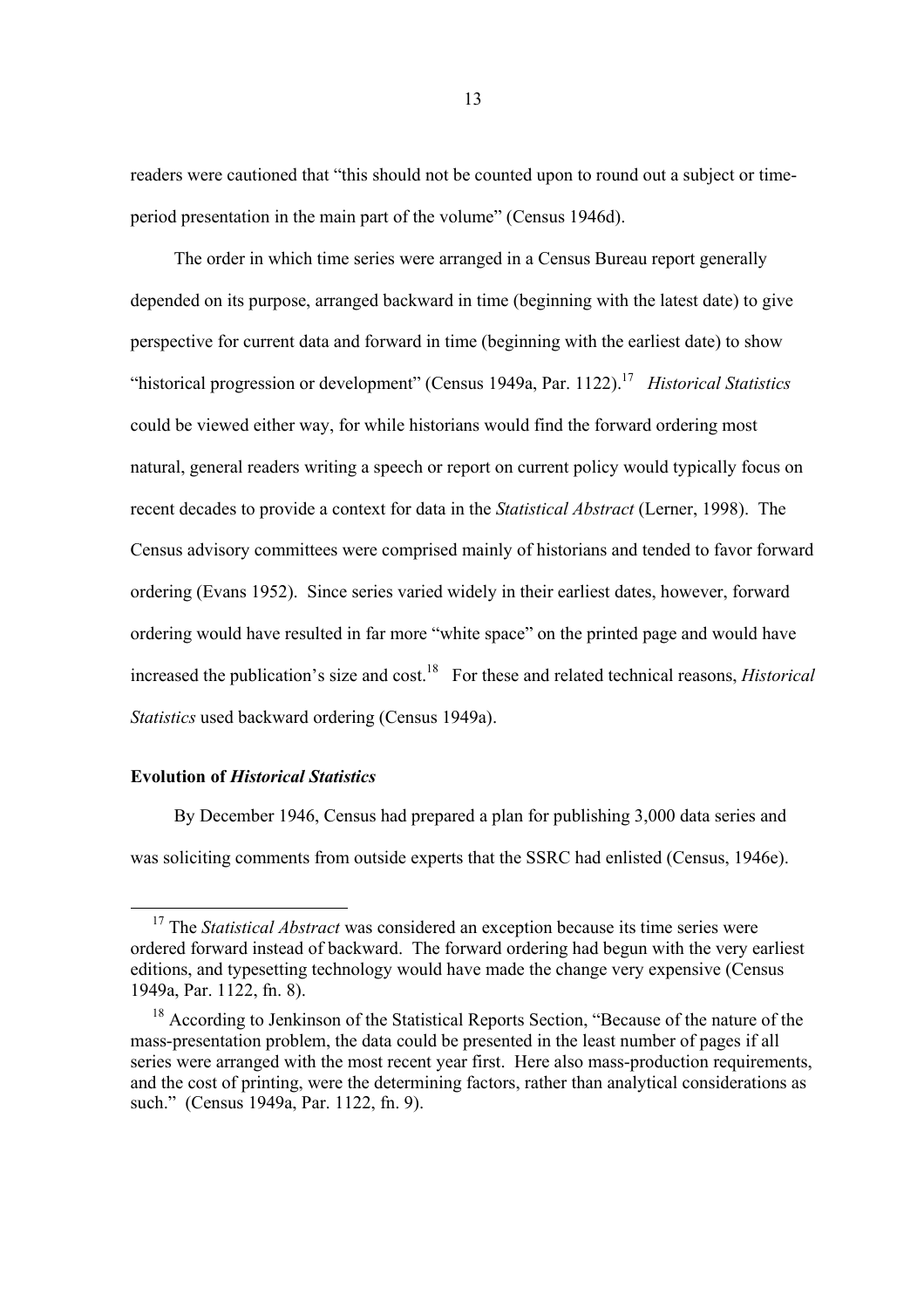The experts, encouraged by the potential of the project, made suggestions for the inclusion of a number of additional series, some of which would have required major research projects in order to developed. In the meantime the Census funds for printing were set to expire in June 1947.19 Ullman solved both problems by recasting the 1949 edition into an extended prospectus for a larger project, the "first draft" of a multi-stage project, enabling subsequent editions to benefit from the feedback of users. Preparation of the 1949 and 1960 editions should thus be viewed as two phases of a single project, the first relying primarily on the federal statistical system and the second including relatively more contributions from experts in academia and research institutes.20

In the interest of speed, nearly all series in the 1949 edition were obtained within the Federal government from individuals who already had a working relationship with the Statistical Reports Section.<sup>21</sup> Contributors were asked to document sources, define terms, and provide explanatory notes for all changes, revisions and adjustments necessary to compile the time-series figures. The "selection, assembling, posting, correction, preparing of tables for the printer, and the writing of text" were concentrated between October 1946 and June 1947, when the volume went to the printer, and any series not in hand by that date was simply

 $19$  This deadline had not been fully anticipated at the initiation of the project. Cost-cutting measures imposed by the new Congress elected in 1946 not only removed the possibility of a supplementary appropriation but also required that the project be completed before the end of the fiscal year (Cole 1950).

 $20$  The acknowledgements in the 1960 and 1975 editions include many non-government sources, in marked contrast to the case for the 1949 edition. Nonetheless, the Federal statistical system continued to be the major source of contributors for the 1960 and 1975 editions.

 $21$ An important exception was the work of the National Bureau of Economics Research (NBER), most notably the material on national income and product developed by Simon Kuznets and the appendix on business condition indicators prepared by Geoffry H. Moore.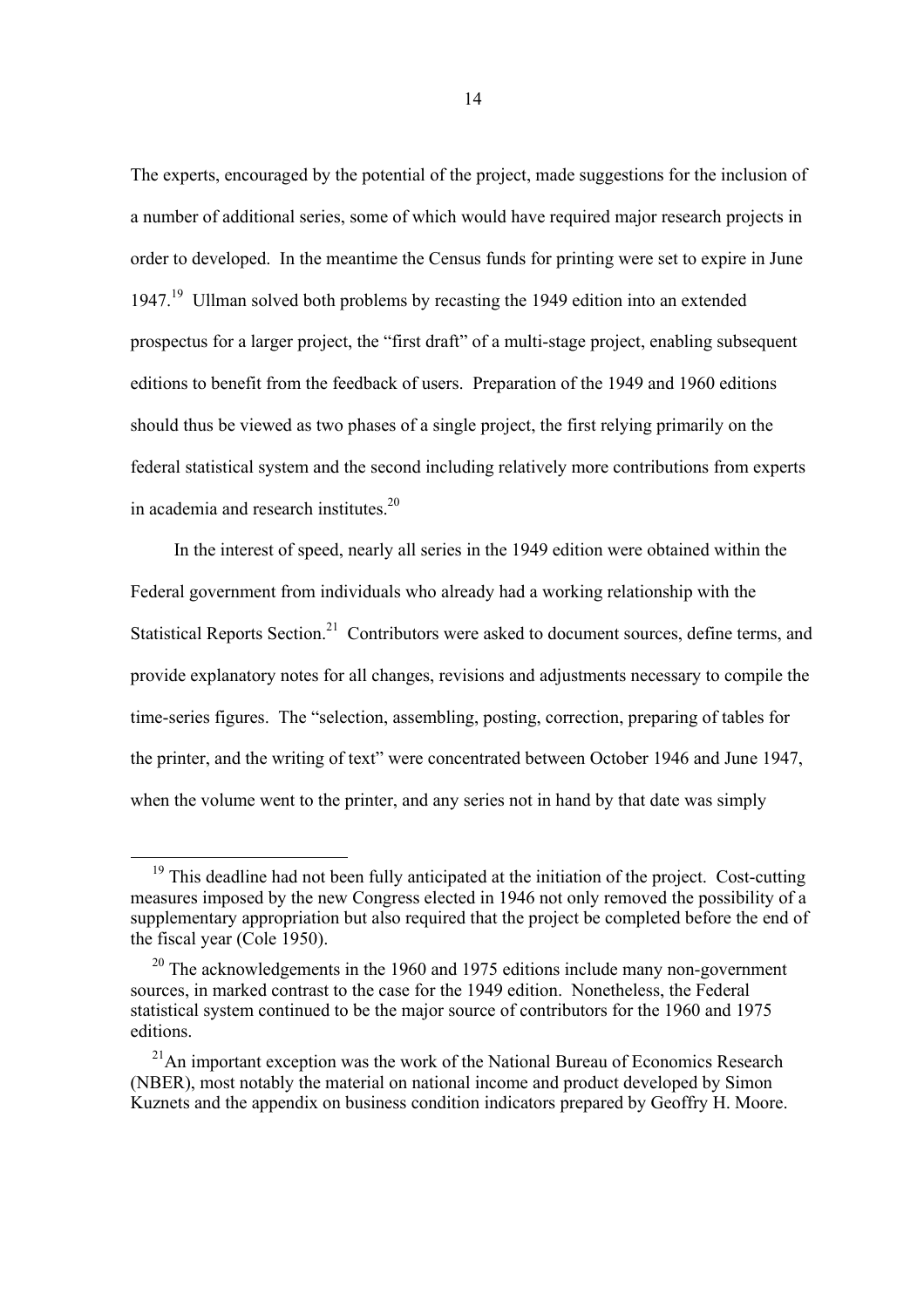dropped (Ullman, 1949). This meant that most of the included series would have a counterpart in the *Statistical Abstract,* but it also meant exclusion for most "lapsed" series for which data were no longer collected. Other topics were missing because data were not readily available and there was insufficient time for finding and evaluating appropriate material.<sup>22</sup> Of the three essays originally proposed as substantive appendices, only one was prepared in time to be included  $^{23}$ 

Both the original prospectus for the 1949 edition and the final publication included 3,000 series arranged into fourteen major chapters. Many of the proposed series (and their corresponding chapters) had to be dropped, but the Federal statisticians who responded in time provided more series than expected and some of the planned chapters were split into two or more.<sup>24</sup> Often documenting their historical statistics for the first time, these statisticians uncovered a variety of unanticipated problems of fact and interpretation. The Census team (including Handler) focused on editing text for completeness and clarity. They fact-checked all notes and references, and by the time the final copy went to press every source cited had been followed up by a member of the editorial staff in the Statistical Reports Section. The

 $22$  Material on education and communications arrived too late to be properly evaluated, and the Department of Agriculture could not get the basic series on Sugar and Tobacco in time (Ullman, 1949).

<sup>&</sup>lt;sup>23</sup> The three appendices were to have been "Statistics of the Colonial Period," "Business Cycle Turning Points and Selected Indicators," and "Bibliography on Methodological Techniques Commonly Employed in Analysis of Time Series." The appendix actually published was "Monthly and Quarterly Indicators of Business Conditions" prepared at the NBER by Geoffrey H. Moore.

<sup>&</sup>lt;sup>24</sup> The planned chapter on Population and Vital Statistics became two chapters and Extractive Industries was split into three. Omitted chapters were Land and Climate, Social Institutions and Activities, Communication and Power, Domestic Trade, Consumption, and an introductory chapter titled "Summary Measures of American Development." Some series planned for omitted chapters were included elsewhere, and others (notably Price Indexes and Wealth and Income) were given chapters of their own.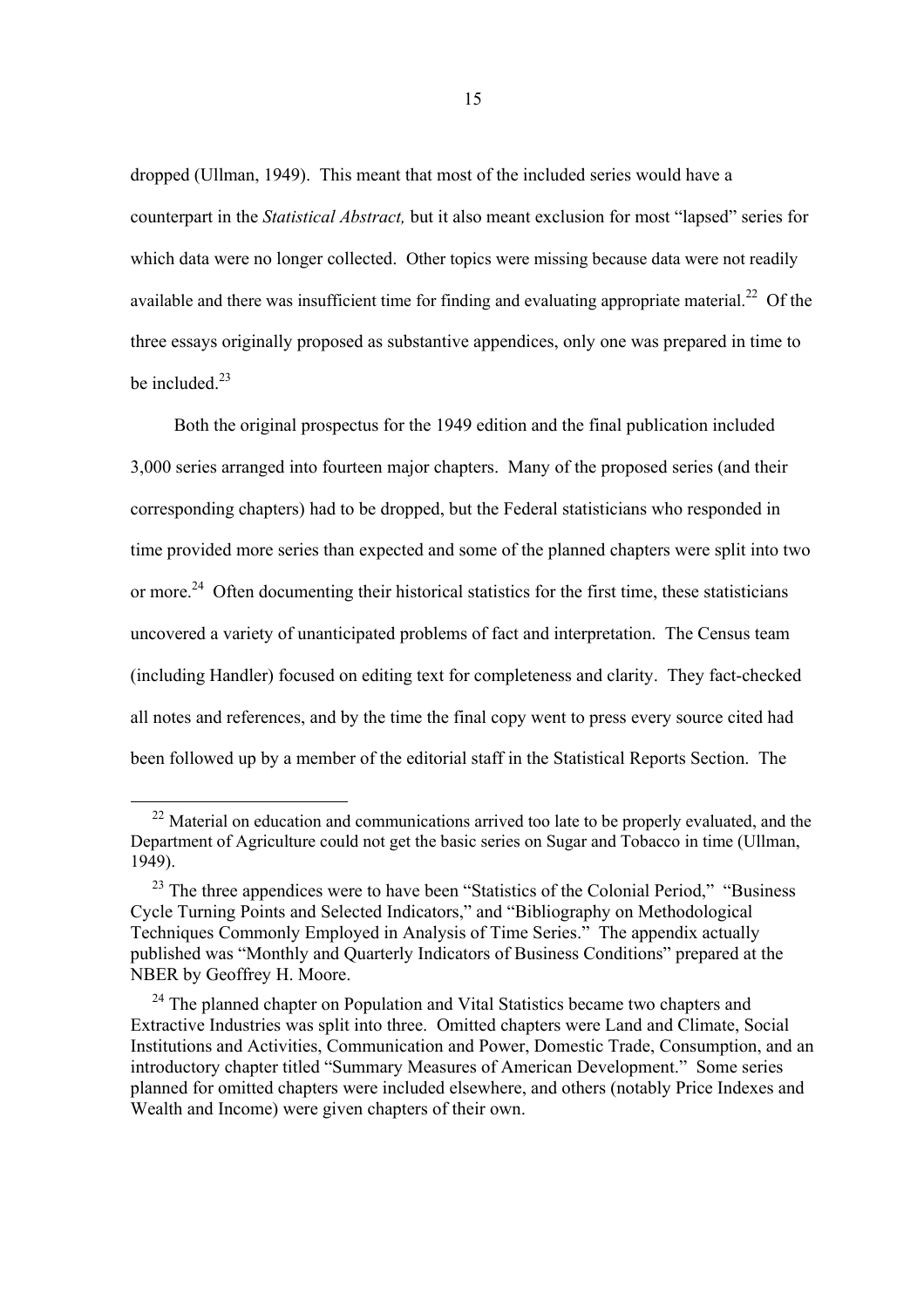unexpectedly large number of changes considerably lengthened the elapsed time between galley and page proofs, although they reveal a process of feedback that improved the quality of Federal statistics beyond the Census Bureau itself (Ullman, 1949). An appendix in the 1949 *Statistical Abstract* updated the historical series for the years 1946-48 and crossreferenced each series with its counterpart in *Historical Statistics.*

Despite the obvious limitations of its scaled-down first effort, the 1949 edition of *Historical Statistics of the United States* was well received. It satisfied an immediate need while at the same time stimulating suggestions for improvement and expansion. By September 1950 (about one year after publication) an advisory committee chaired by G. Heberton Evans, Jr., had been appointed by the Economic History Association at the request of the Census Bureau. Its report, issued two years later, contained general and specific recommendations for revisions, most of which would be implemented in the 1960 edition (Evans, 1952). Many of the shortcomings identified in the Evans report were the direct consequence of the decision to scale down the production of the 1949 edition, and the recommended revisions brought the 1960 edition in line with the original plan.<sup>25</sup> Thus while the 1960 edition would have a total of 8,000 series arranged in 24 chapters (a substantial increase over the 3,000 series and 14 chapters in the 1949 edition), its Introduction characterizes it as "intended to achieve the purpose foreshadowed in the original volume" (Census 1960, p. ix).

 $25$  The Introduction to the 1960 edition lists no fewer than thirteen new subject areas that did not appear in the 1949 edition. Yet of these only three (Services, Corporate Assets, and Research  $\&$  Development) were actually missing from the original outline (1946e). The rest were present either as major chapters or as sections within a chapter.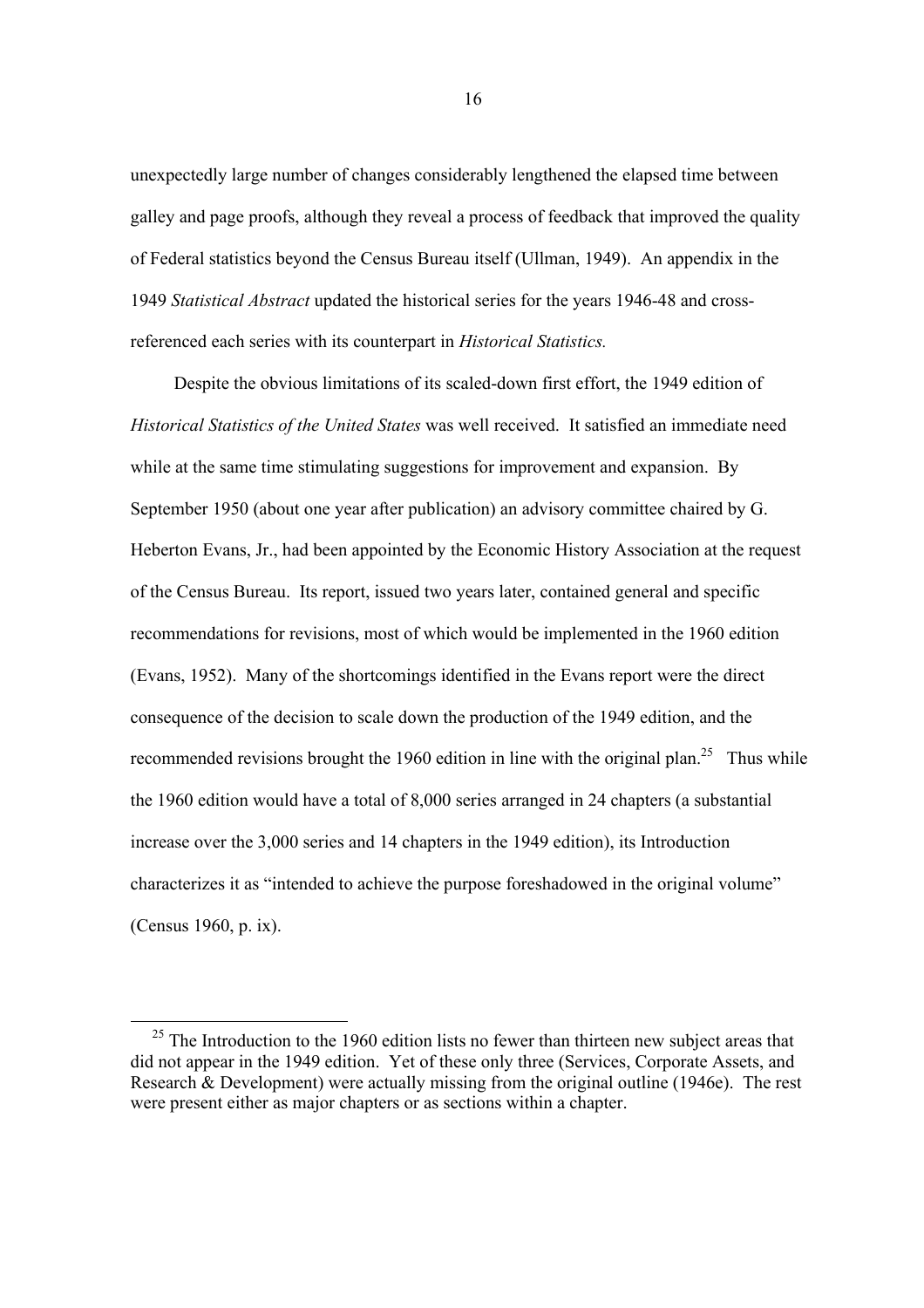The 1960 edition of *Historical Statistics of the United States* was also prepared in the Statistical Reports Section in cooperation with the Social Science Research Council. Funded by a grant from the Ford Foundation, SSRC engaged more than 125 specialists as consultants on various chapters. These individuals are cited by name in the Introduction. Herman P. Miller directed the project at Census, served as Executive Secretary of the SSRC Committee on *Historical Statistics* chaired by Evans, and participated in the selection of consultants. The final product would go through a cycle of five printings and some 40,000 copies would be sold before the supply was exhausted.

At mid-decade Census published its *Continuation to 1962 and Revisions* (Census 1965).<sup>26</sup> By then, however, policy interests had shifted and neither Census nor the SSRC was prepared to devote major funding to the preparation of a new edition of *Historical Statistics*. The *Bicentennial Edition*, published in 1975, was eventually undertaken by the Statistical Reports Division as an updating exercise. Drawing on previous experience and on voluntary contributions from a network of experts already largely in place, the major chapter headings remained the same as in the 1960 edition. The 1975 publication encompassed some 12,500 time series, an increase of more than 50 percent over the 1960 edition. Some of these had

<sup>&</sup>lt;sup>26</sup> Shortly thereafter Ben J. Wattenberg, of Fairfield Publishers, Inc., combined the 1960 edition and its *Continuation* into a single up-to-date document titled *The Statistical History of the United States from Colonial Times to the Present* (*Statistical History* 1966). Wattenberg had been publishing *Statistical Abstract* under the title *U.S. Deskbook of Facts & Statistics* for several year*s.* In 1966 Wattenberg published *Statistical History of the United States* as a *Deskbook* supplement, interleaving the two Census publications by following each chapter of the 1960 edition of *Historical Statistics* with the corresponding chapter of its *Continuation* (Wattenberg, 2000). Because the Government Printing Office provided him with negatives for each page, his tables were exact replicas of the original publications.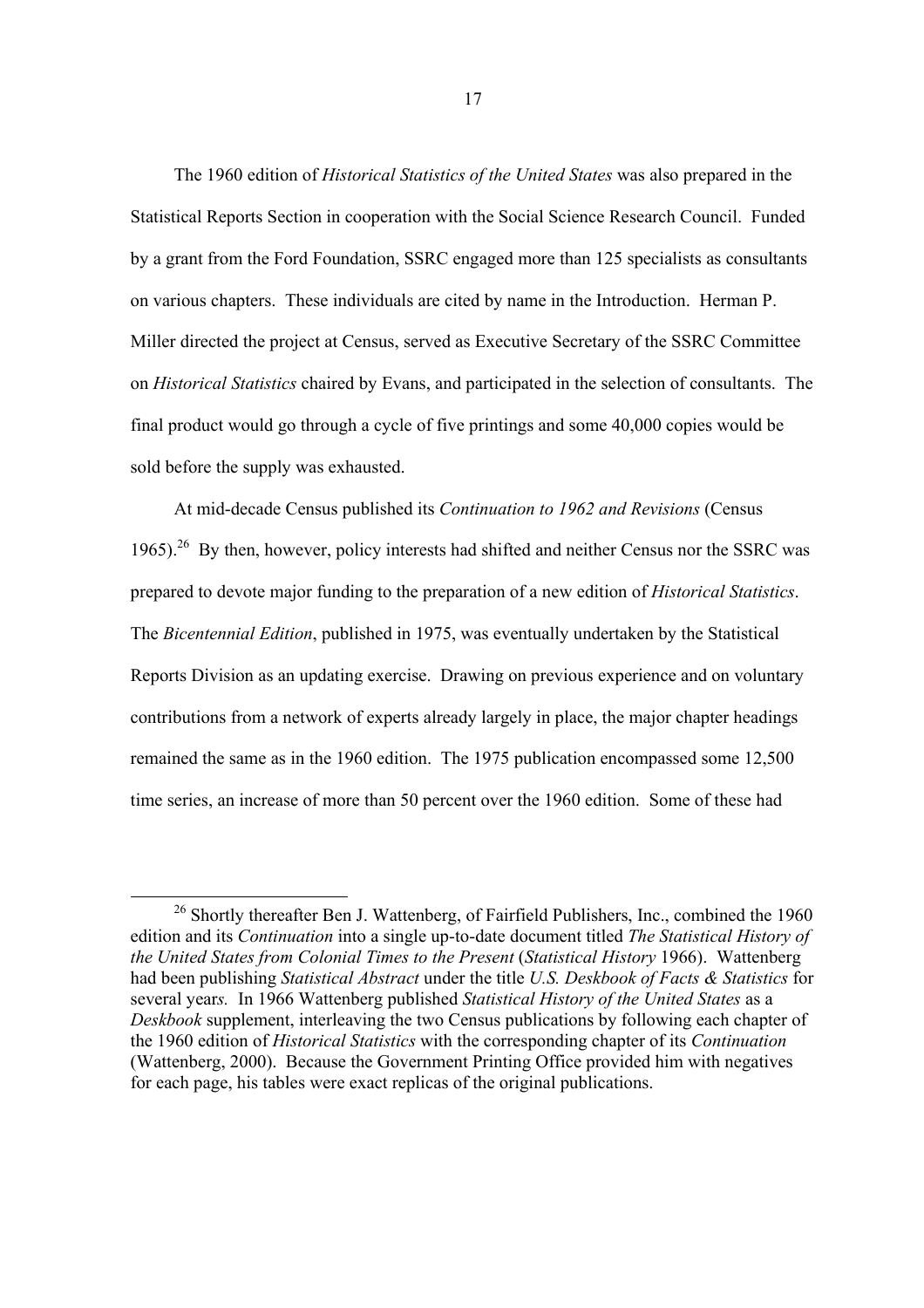been excluded from the earlier edition because they were shorter than the 20-year minimum and others because they had not been "discovered or properly developed" at that time.<sup>27</sup>

#### **Concluding Remarks**

*Historical Statistics* was first developed in the mid-1940s by the Statistical Reports Section, Office of the Assistant Director for Statistical Standards, Bureau of the Census. The project fulfilled multiple goals of that unit. Produced as a *Supplement* to the *Statistical Abstract of the United States*, it greatly expanded the *Abstract's* coverage of time series data. As part of the Bureau's mission to improve statistical reporting, it raised standards for historical statistics and correspondingly stimulated the development of statistical expertise. As a joint project between Census and the Social Science Research Council, it created and enhanced a network of professional experts on historical statistics.

When Frederick Dewhurst first proposed developing a source book for economic statistics, modern research in quantitative history was in its infancy. Expertise in the collection of historical statistics was the domain of a few widely-scattered individuals in the statistical units of various departments and agencies of the Federal government as well as in academia. Today quantitative historical research occupies a central place in the social

<sup>&</sup>lt;sup>27</sup> Wattenberg again obtained the negatives from GPO and reproduced the volume with a private publisher and his own "Introduction and User's Guide" (*Statistical History* 1976). By this time Bernan Press was also reissuing Census documents as "The U.S. DataBook Series" and reproduced yet another version of the *Bicentennial Edition*. In 1989 Kraus International Publications issued its own reprint of the *Bicentennial Edition*. In 1997 Cambridge University Press released an electronic version of the *Bicentennial Edition* on CD-ROM with no updating of series. The total number of copies issued by all these sources is unknown, but Census Bureau records show sales of some 38,000 copies for their version (King 2000). Even though the sales of the private publishing efforts is not known, the existence of these efforts points to a strong underlying demand for the publication whenever Census allowed it to fall out of print.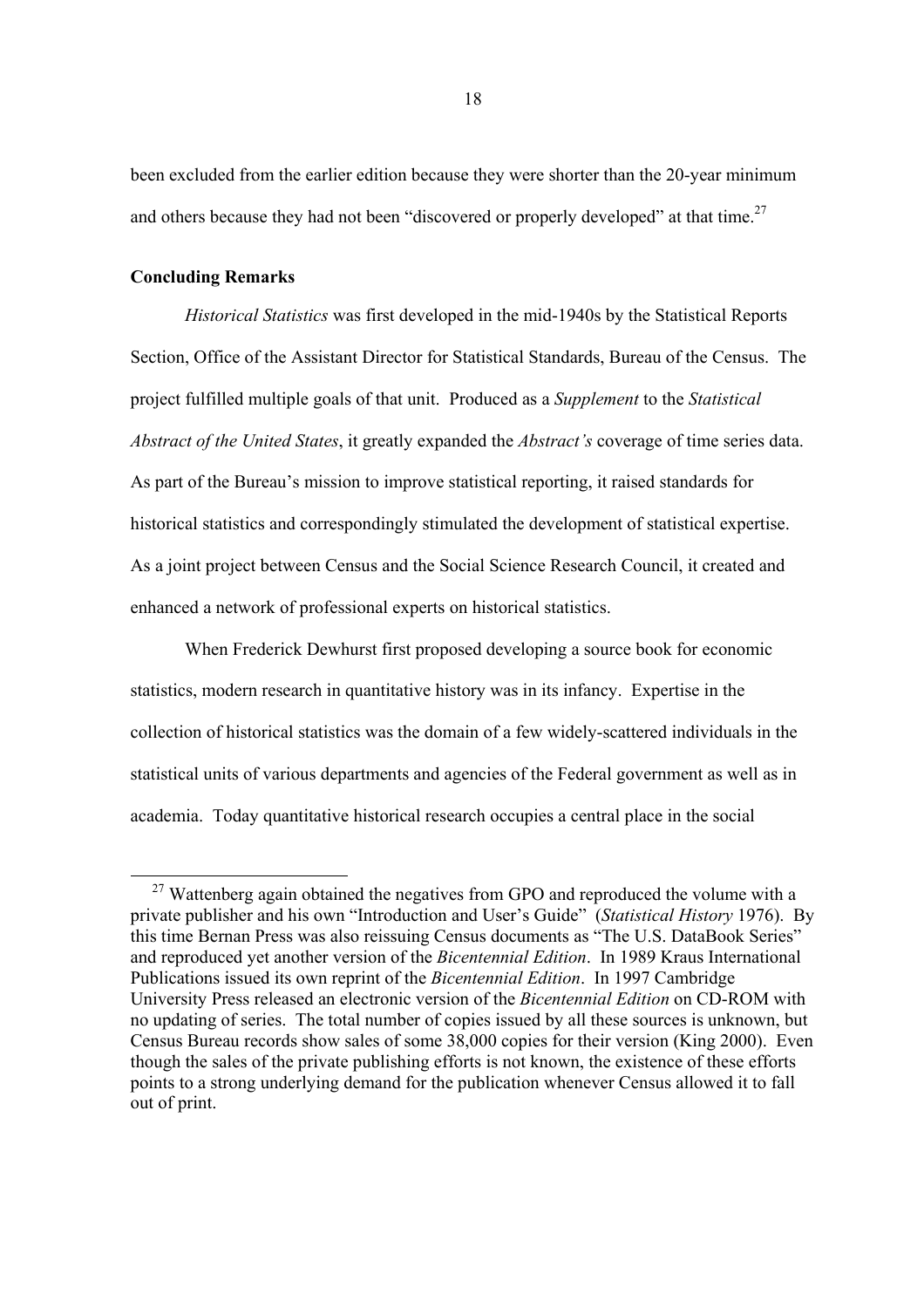sciences, in no small part because of the signal role played by *Historical Statistics of the United States*.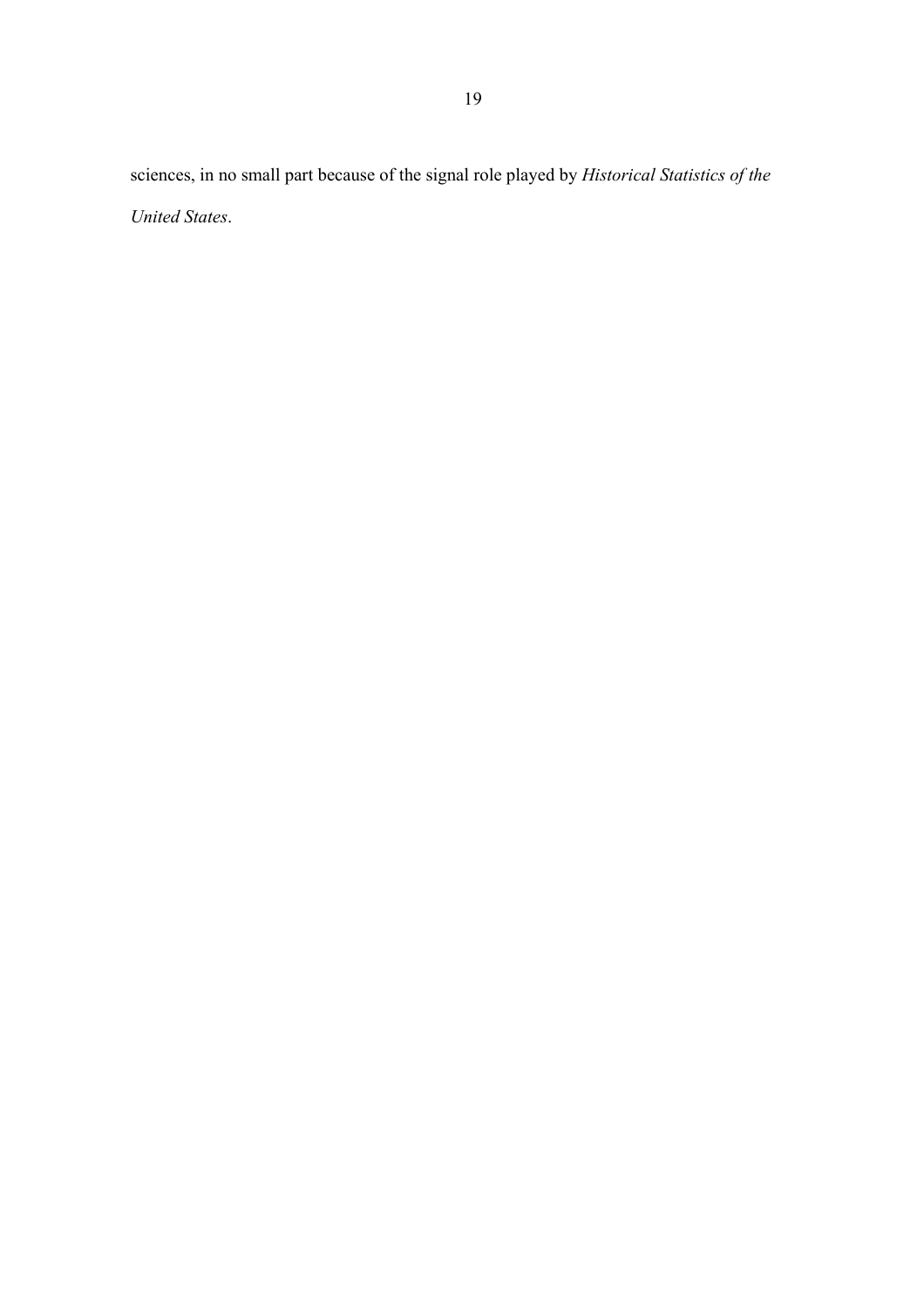#### **References**

Anderson, Margo J (1988). *The American Census: A Social History.* New Haven: Yale.

- Bell, James Washington (1946) "Proceedings of the  $58<sup>th</sup>$  Annual Meeting of the AEA: Report of the Secretary." *American Economic Review* 36:2, pp.870-886.
- Century Foundation (2000). "The Fund's First 75 Years (1919-1994)". http://tcf.org/About\_TCF/History.html.
- Cole, Arthur H. (1950). "Review of *Historical Statistics of the United States, 1789-1945: A Supplement to the Statistical Abstract of the United States"* in *The Review of Economics and Statistics* 32:3, pp. 273-274.
- Copeland, Morris A. (1946). "Proceedings of the  $58<sup>th</sup>$  Annual Meeting of the AEA: Progress Report on Source Book of Economic Statistics." *American Economic Review* 36:2, pp.934-936.
- Deming, W. Edwards (1950). *Some Theory of Sampling.* New York: Wiley.
- Dewhurst, J. Frederick (1947). *America's Needs and Resources: A Twentieth Century Fund Survey Which Includes Estimates for 1950 and 1960.* New York: The Twentieth Century Fund.
- Dubester, Henry J. (1950). *Catalog of United States Census Publications 1970-1945*. Washington: GPO.
- Duncan, Joseph W. and Shelton, William C. (1978). *Revolution in United States Government Statistics 1926-1976.* Office of Federal Statistical Policy and Standards (U.S. Dept. of Commerce), Washington:GPO.
- Evans, G. Heberton, Jr. (1952). "On the revision of Historical Statistics of the United States, 1789-1945." Report of the Committee of the Economic History Association (Advisory to the Bureau of the Census), April 15, 1952.
- Eckler, Ross (1972). *The Bureau of the Census.* Praeger.
- Goldfield, Edwin G. (1998). Personal interview. Suitland, Md., August 6, 1998.
- Hammack, David C. (1999). "The Politics of Numbers: *Historical Statistics of the United States* and Public Policy, 1945-2000." (manuscript: November 1999, presented to the 1999 Annual Meetings of the Social Science History Association.)
- Hansen, Morris H., Hurwitz, William N. and Madow, William G. (1953). *Sample Survey Methods and Theory.* 2 volumes. New York: Wiley.
- King, Glen (2000). Telephone conversation, August 2, 2000.
- Lerner, William (1998). Personal interview. Suitland, Md., August 5, 1998.
- Prewitt, Kenneth (2000) "SSRC: A Brief History of the Council." http://www.ssrc.org/histbri.htm
- Scott, Ann Herbert (1968). *Census, U.S.A.: Fact Finding for the American People, 1790- 1970*. New York: Seabury Press.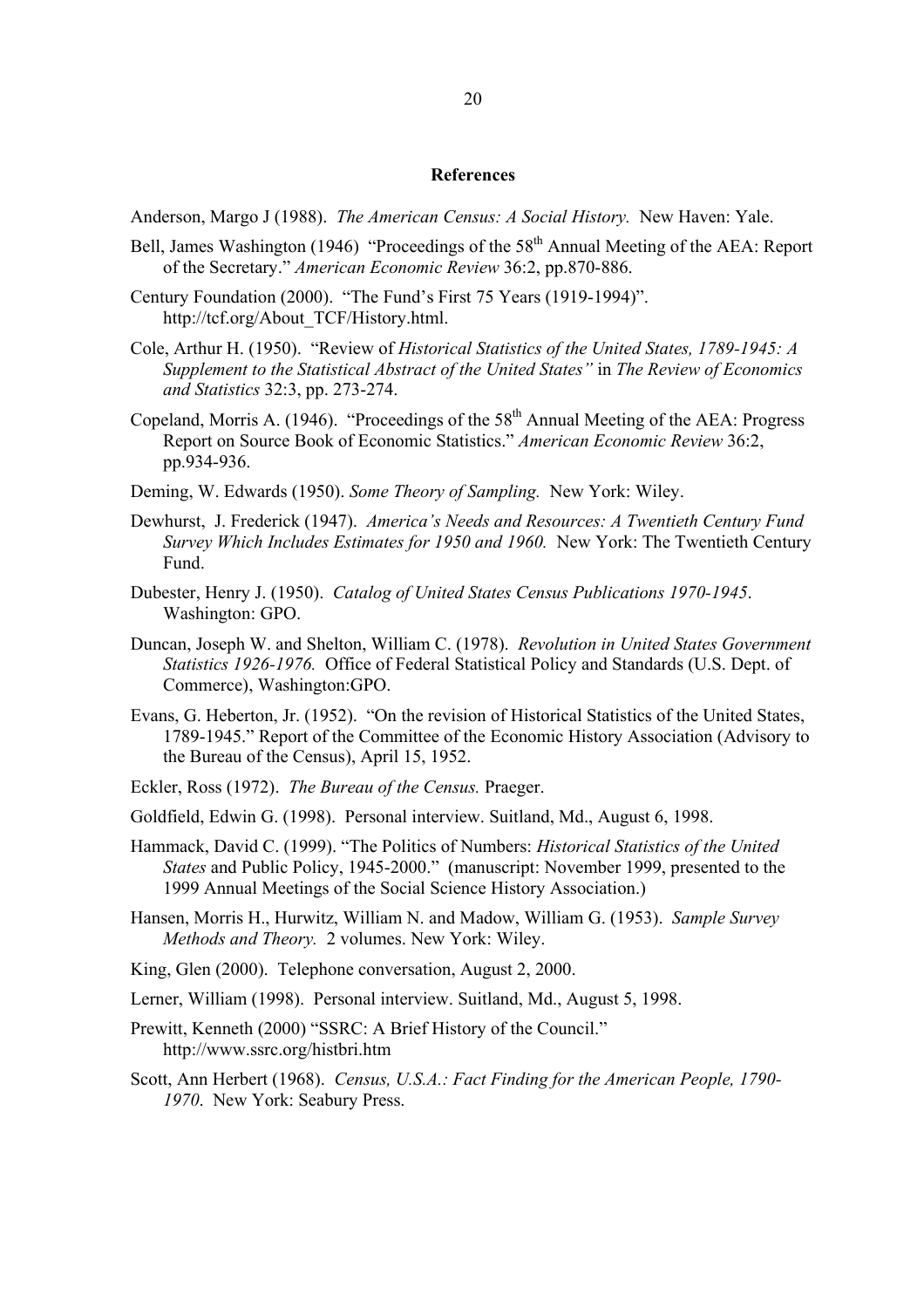- *The Statistical History of the United States from Colonial Times to the Present* (1966). New York: Horizon Press. Introduction by Ben J Wattenberg, Fairfield Publishers, Inc.
- *The Statistical History of the United States from Colonial Times to the Present* (1976). New York: Basic Books. With an Introduction and User's Guide by Ben J. Wattenberg.
- Truesdell, Leon E. (1965). *The Development of Punch Card Tabulation in the Bureau of the Census: 1890-1940*. Washington: GPO.
- Ullman, Morris B. (1949). "Statistical Abstract Program, With Special Reference to *Historical Statistics of the United States*." Presented to the American Statistical Association, Philadelphia Chapter, February 18, 1949. (manuscript)
- U.S. Bureau of the Census (annual since 1938). *Statistical Abstract of the United States*. Washington:GPO.
- U.S. Bureau of the Census (1946a). "Report to Joint Committee on Status of Source Book Project." April 1, 1946. (mimeographed, 3 pages plus exhibits.)
- U.S. Bureau of the Census (1946b). "Source Book of Historical Statistics (A Supplement to the Statistical Abstract of the United States)." September 9, 1946. (mimeographed, 3 pages.)
- U.S. Bureau of the Census (1946c). "Source Book of Historical Statistics: General Description of Project." December 10, 1946. (mimeographed, 4 pages)
- U.S. Bureau of the Census (1946d). "Source Book of Historical Statistics: Basic Premises for Data Selection." December 10, 1946. (mimeographed, 6 pages). Reprinted with minor changes as "Appendix II. Statement of Basic Premises" in U.S. Bureau of the Census, *Historical Statistics of the United States 1789-1945*. Washington:GPO. 1949.
- U.S. Bureau of the Census (1946e). "Source Book of Historical Statistics: Detailed Outline." December 10, 1946. (mimeographed, 21 pages)
- U.S. Bureau of the Census (1949a). *Bureau of the Census Manual of Tabular Presentation*: *An Outline of Theory and Practice in the Presentation of Statistical Data in Tables For Publication* by Bruce L. Jenkinson. Washington:GPO.
- U.S. Bureau of the Census (1949b). *Historical Statistics of the United States 1789-1945*. Washington:GPO.
- U.S. Bureau of the Census (1954). *Continuation to 1952* of *Historical Statistics of the United States, 1789-1945 With Revisions of Selected Series*. Washington:GPO.
- U.S. Bureau of the Census (1960). *Historical Statistics of the United States: Colonial Times to 1957*. Washington:GPO.
- U.S. Bureau of the Census (1965). *Historical Statistics of the United States, Colonial Times to 1957: Continuation to 1962 and Revisions*. Washington:GPO.
- U.S. Bureau of the Census (1975). *Historical Statistics of the United States: Colonial Times to 1970*. Washington:GPO.
- Wattenberg, Ben J. (2000). Personal interview. Washington, D.C., August 18, 2000.